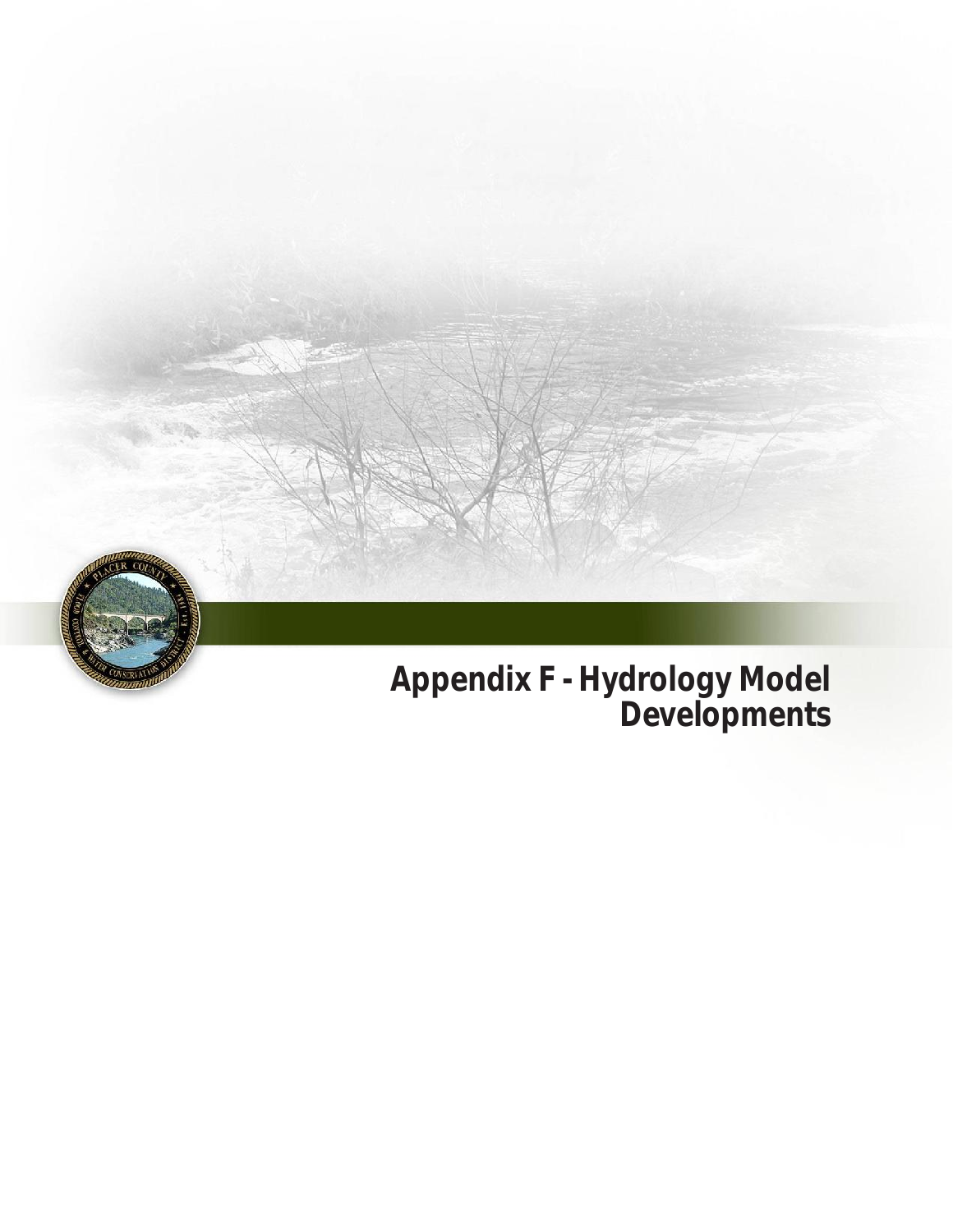## **F.1 Comparison of Original 1992 Model to 1992 Model Adapted to SWMM**

 The HEC-1 input file labeled "HNBDVRNN.HC1" is the 1992 HEC-1 input file for the 1992 Plan, for the 100-year event, peak storm centering at the Vernon Street crossing, and the Future Fully Developed, Unmitigated conditions. The peak precipitation input for this model was HEC-1 gage value 12 which was included at watersheds SE51 and SE55. All precipitation gages referenced in this HEC-1 file produced precipitation for a 6-hour rainfall event, and the model was run for a 24-hour timespan.

 The base file was adapted to Kinematic Wave methodology and made ready for precipitation to be input in the file: "DC1992UN.INP". "PDP.EXE" (Version 2.0) was used to insert 6-hour, 100-year precipitation tables into the "DC1992UN.DAT" file for a storm centering locations of SE51 and SE55, and storm angles of 0, 30, 60, and 90 degrees. An "ELTROID.DAT" file was created based on the watershed centroids obtained from the AUTOCAD drawings from the 1992 Plan.

 The results indicate that the SWMM Kinematic Wave equivalent analysis generates higher flow rates. This is largely the result of the application of an alternate storm centering methodology (per SWMM 1994).

 The centering analysis on the Kinematic Wave converted HEC-1 analysis found that a storm centering at SE51, with a storm angle of 60 degrees would generate the highest flows. The SWMM also requires that precipitation be applied differently for different elevations. The adapted model used a SWMM specified total 6-hour storm event precipitation for a 100-year event storm centered at SE55, at an angle of 0 degrees and with elevation factored (peak for Vernon Street Crossing).

 Since the storm centering for the 1992 Plan was based on calibration to actual events, the results of this section indicate that a simple conversion and adaptation of the model to the SWMM requirements will not result in properly calibrated results. Additional modifications to the analysis would be necessary to get calibrated results with an HEC-1 model modified to meet the requirements of the SWMM.

## **F.2 Response Time Factors**

 Overland flow response time factors were determined using relationships based solely on watershed imperviousness. These relationships are illustrated

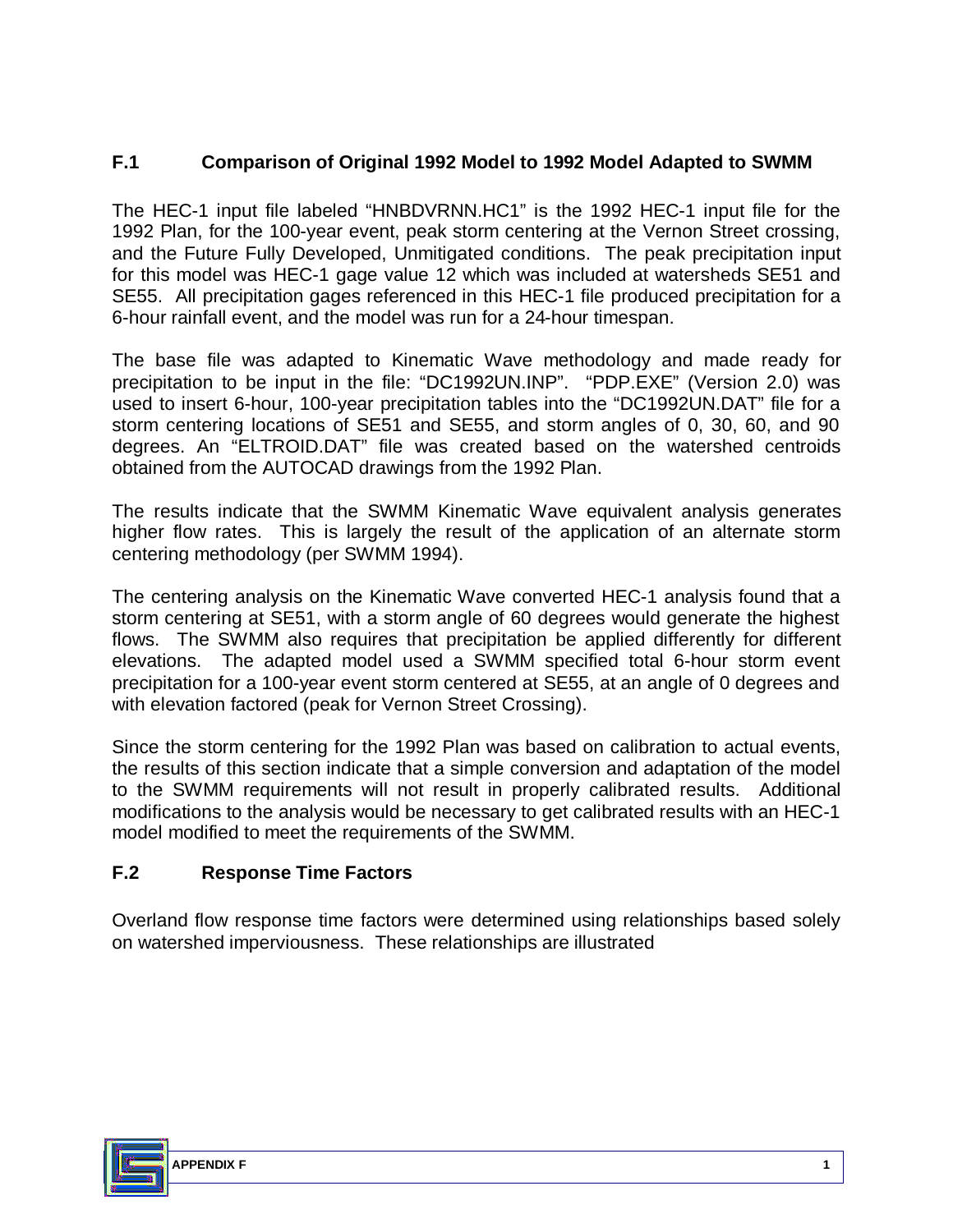

### **Chart F.1 Overland Slope and Length Based on Imperviousness for Calibrated Response Times**

 **Table F.1 Overland Slope and Length Based on Imperviousness for Calibrated Response Times** 

| Imperviousness (percent) | Length (feet) | Slope (feet/foot) |
|--------------------------|---------------|-------------------|
| $\mathbf 0$              | 799           | 0.0005            |
| $\overline{2}$           | 600           | 0.001             |
| 5                        | 450           | 0.005             |
| 10                       | 250           | 0.008             |
| 25                       | 160           | 0.01              |
| 40                       | 130           | 0.01              |
| 50                       | 100           | 0.01              |
| 75                       | 75            | 0.015             |
| 90                       | 60            | 0.02              |
| 100                      | 50            | 0.03              |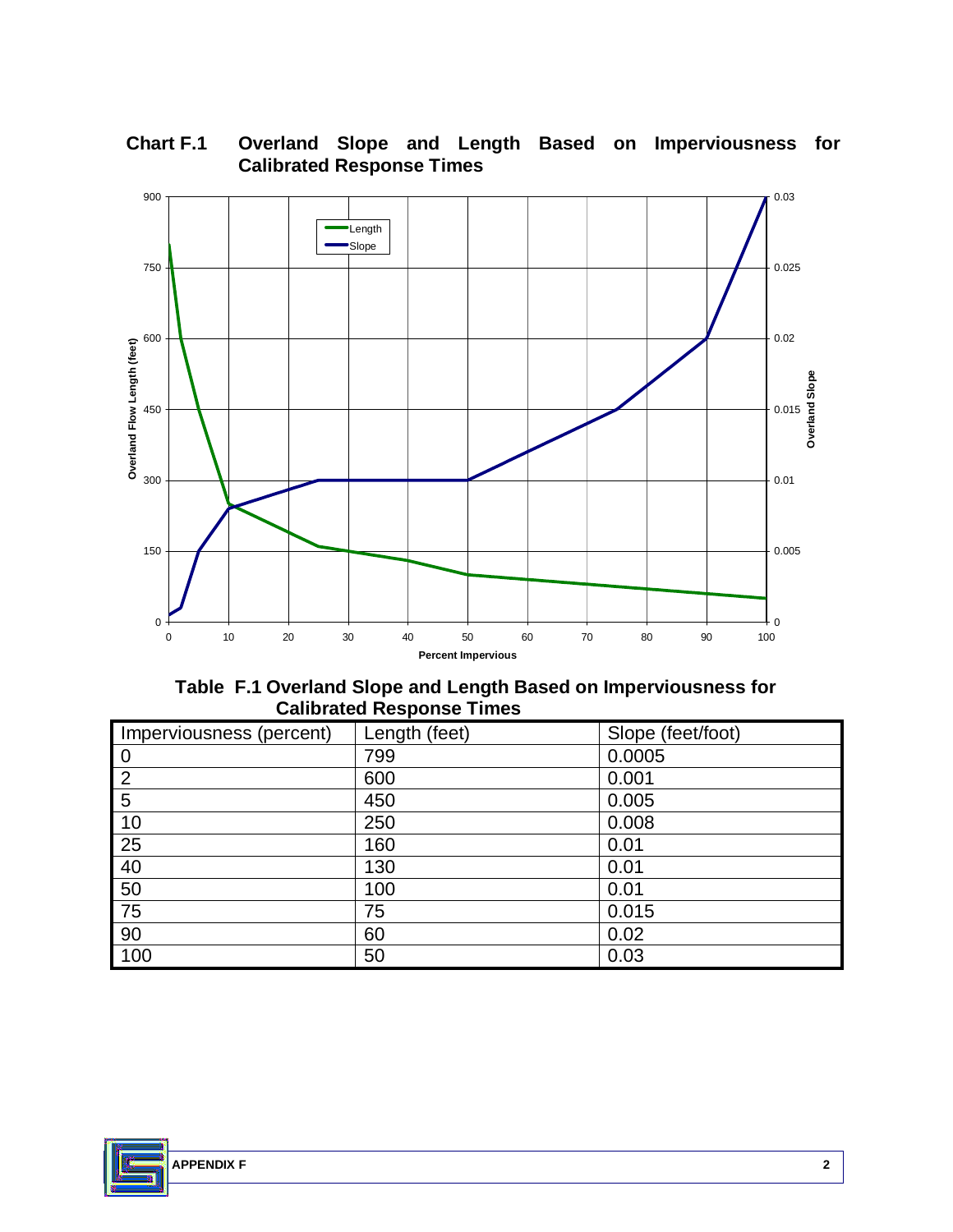| <b>SOURCE</b> | LOCAL CODE    | <b>DESCRIPTION</b>                          | Imperviousness | INFILTRATION FACTOR FOR HYD. | Minimized           |      |      |                         |
|---------------|---------------|---------------------------------------------|----------------|------------------------------|---------------------|------|------|-------------------------|
|               |               |                                             |                |                              | SOIL TYPE $(in/hr)$ |      |      |                         |
| <b>LAYER</b>  |               |                                             | %              | A                            | в                   | C    | D    | Codes                   |
| SCGPLU        | $\mathbb A$   | Agriculture                                 | $\overline{a}$ | 0.31                         | 0.16                | 0.09 | 0.07 | AG                      |
| SCGPLU        | <b>CNCO</b>   | Community/Neighborhood Commercial & Offices | 80             | 0.48                         | 0.25                | 0.16 | 0.12 | COMM                    |
| SCGPLU        | HCW           | Heavy Commercial or Warehouse               | 85             | 0.48                         | 0.25                | 0.16 | 0.12 | IND                     |
| SCGPLU        | <b>HDR</b>    | High Density Residential 30+ du/na          | 80             | 0.48                         | 0.25                | 0.16 | 0.12 | ${\tt HDR}$             |
| SCGPLU        | $\mathbf I$   | Industrial                                  | 80             | 0.31                         | 0.16                | 0.09 | 0.07 | IND                     |
| SCGPLU        | $I - E I$     | Industrial-Employee Intensive               | 80             | 0.31                         | 0.16                | 0.09 | 0.07 | IND                     |
| SCGPLU        | LDR           | Low Density Residential 4-15 du/na          | 50             | 0.48                         | 0.25                | 0.16 | 0.12 | LDR                     |
| SCGPLU        | MDR           | Medium Density Residential 16-29 du/na      | 65             | 0.48                         | 0.25                | 0.16 | 0.12 | MDR                     |
| SCGPLU        | MU            | Mixed-Use                                   | 70             | 0.48                         | 0.25                | 0.16 | 0.12 | MU                      |
| SCGPLU        | 0S            | Parks-Recreation-Open Space                 | $\overline{a}$ | 0.31                         | 0.16                | 0.09 | 0.07 | OS                      |
| SCGPLU        | PO.           | Public Offices                              | 80             | 0.48                         | 0.25                | 0.16 | 0.12 | BP                      |
| SCGPLU        | POPM          | Public/Quasi-Public-Miscellaneous           | 50             | 0.48                         | 0.25                | 0.16 | 0.12 | PQP                     |
| SCGPLU        | PROS          | Parks-Recreation-Open Space                 | 5              | 0.31                         | 0.16                | 0.09 | 0.07 | $\mathop{\mathtt{REC}}$ |
| SCGPLU        | RCO           | Regional Commercial & Offices               | 80             | 0.48                         | 0.25                | 0.16 | 0.12 | COMM                    |
| SCGPLU        | $\mathbb{RE}$ | Rural Estates                               | 15             | 0.31                         | 0.16                | 0.09 | 0.07 | $\mathbb{RE}$           |
| SCGPLU        | <b>RMU</b>    | Residential Mixed Use                       | 70             | 0.48                         | 0.25                | 0.16 | 0.12 | MU                      |
| SCGPLU        | RMX           | Residential Mixed Use                       | 70             | 0.48                         | 0.25                | 0.16 | 0.12 | MU                      |
| SCGPLU        | S             | Schools                                     | 50             | 0.48                         | 0.25                | 0.16 | 0.12 | PQP                     |
| SCGPLU        | SPD           | Special Planning District                   | 15             | 0.31                         | 0.16                | 0.09 | 0.07 | RR                      |
| SCGPLU        | TU            | Transportation/Utilities                    | 90             | 0.31                         | 0.16                | 0.09 | 0.07 | COMM                    |
| SCGPLU        | M             | Water                                       | 80             | 0.31                         | 0.16                | 0.09 | 0.07 | PQP                     |
| SAGPLU        | AG_CROP       |                                             | $\overline{a}$ | 0.31                         | 0.16                | 0.09 | 0.07 | AG                      |
| SAGPLU        | AG CROP/RCA   |                                             | 2              | 0.31                         | 0.16                | 0.09 | 0.07 | AG                      |
| SAGPLU        | AG_REC_RES    |                                             | 5              | 0.31                         | 0.16                | 0.09 | 0.07 | RR                      |
| SAGPLU        | AG-RES        |                                             | 5              | 0.31                         | 0.16                | 0.09 | 0.07 | RR                      |
| SAGPLU        | COMM/OFF      |                                             | 80             | 0.48                         | 0.25                | 0.16 | 0.12 | BP                      |
| SAGPLU        | CORE_AREA     |                                             | 80             | 0.48                         | 0.25                | 0.16 | 0.12 | CITY                    |
| SAGPLU        | EXT_IND       |                                             | 85             | 0.31                         | 0.16                | 0.09 | 0.07 | IND                     |
| SAGPLU        | EXT_IND/SM    |                                             | 85             | 0.31                         | 0.16                | 0.09 | 0.07 | IND                     |
| SAGPLU        | GA_20         |                                             | 5              | 0.31                         | 0.16                | 0.09 | 0.07 | RR                      |
| SAGPLU        | $GA_20/RCA$   |                                             | 5              | 0.31                         | 0.16                | 0.09 | 0.07 | RR                      |
| SAGPLU        | GA_20/SM      |                                             | 5              | 0.31                         | 0.16                | 0.09 | 0.07 | RR                      |
| SAGPLU        | $GA_80$       |                                             | $\overline{2}$ | 0.31                         | 0.16                | 0.09 | 0.07 | $\mathbb{A}\mathbb{G}$  |

#### **Table F.2 Master Land Use Imperviousness and Infiltration Factors**

<u> 1989 - Johann Stein, mars an deus Amerikaansk kommunister (\* 1958)</u>

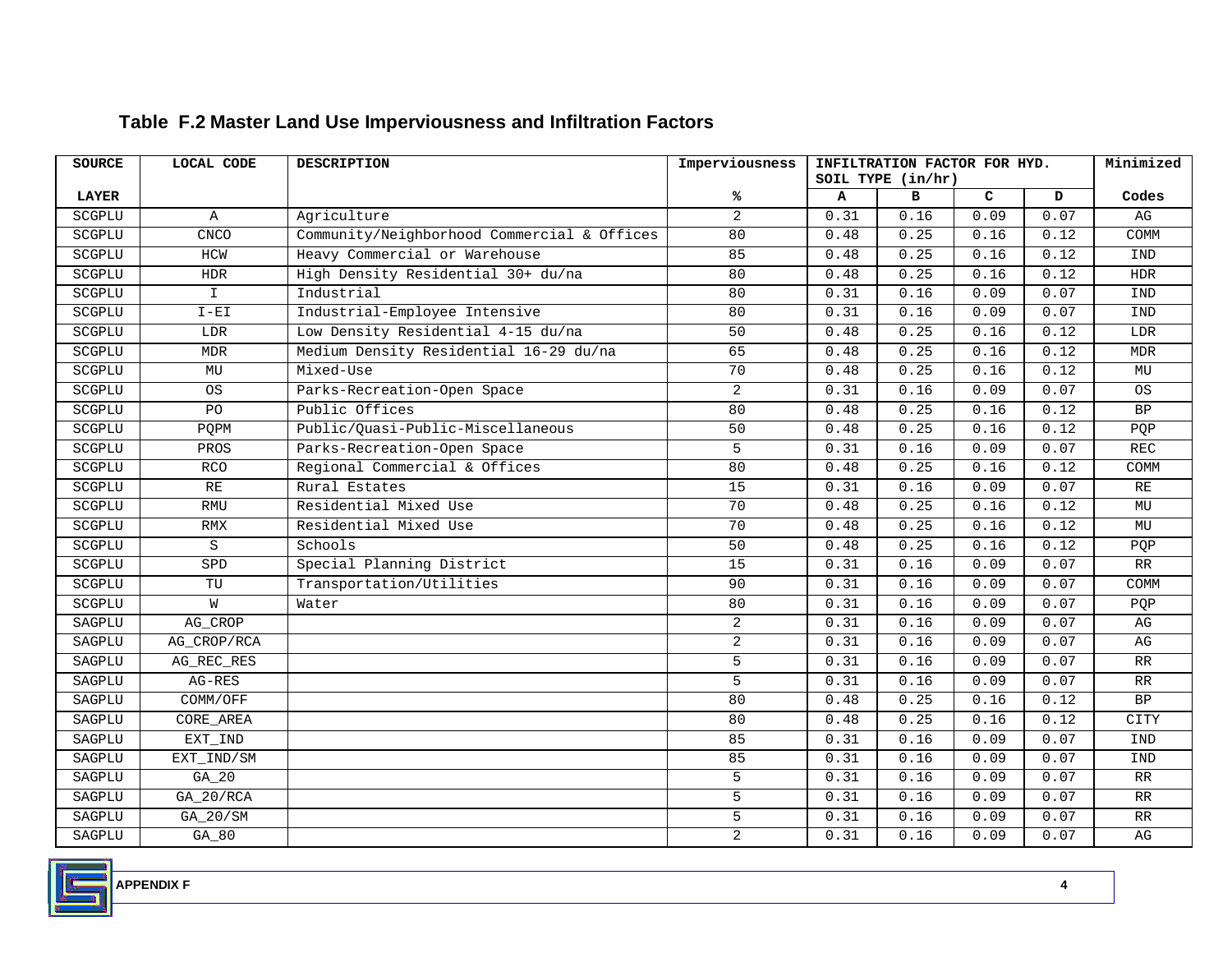| <b>SOURCE</b> | LOCAL CODE  | <b>DESCRIPTION</b>                                                                             | Imperviousness | INFILTRATION FACTOR FOR HYD. |                   | Minimized |      |            |
|---------------|-------------|------------------------------------------------------------------------------------------------|----------------|------------------------------|-------------------|-----------|------|------------|
|               |             |                                                                                                |                |                              | SOIL TYPE (in/hr) |           |      |            |
| <b>LAYER</b>  |             |                                                                                                | %              | $\mathbf{A}$                 | $\mathbf{B}$      | C.        | D    | Codes      |
| SAGPLU        | GA_80/RCA   |                                                                                                | $\overline{a}$ | 0.31                         | 0.16              | 0.09      | 0.07 | AG         |
| SAGPLU        | GA_80/SM    |                                                                                                | 2              | 0.31                         | 0.16              | 0.09      | 0.07 | AG         |
| SAGPLU        | <b>HDR</b>  |                                                                                                | 75             | 0.48                         | 0.25              | 0.16      | 0.12 | <b>HDR</b> |
| SAGPLU        | INT_IND     |                                                                                                | 80             | 0.31                         | 0.16              | 0.09      | 0.07 | IND        |
| SAGPLU        | INT_IND/SM  |                                                                                                | 80             | 0.31                         | 0.16              | 0.09      | 0.07 | IND        |
| SAGPLU        | LDR         |                                                                                                | 40             | 0.48                         | 0.25              | 0.16      | 0.12 | <b>LDR</b> |
| SAGPLU        | <b>MDR</b>  |                                                                                                | 50             | 0.48                         | 0.25              | 0.16      | 0.12 | <b>MDR</b> |
| SAGPLU        | NAT PRES    |                                                                                                | $\overline{a}$ | 0.31                         | 0.16              | 0.09      | 0.07 | 0S         |
| SAGPLU        | <b>NTOD</b> |                                                                                                | $\overline{a}$ | 0.31                         | 0.16              | 0.09      | 0.07 | 0S         |
| SAGPLU        | POP         |                                                                                                | 50             | 0.48                         | 0.25              | 0.16      | 0.12 | POP        |
| SAGPLU        | PQP/RCA     |                                                                                                | 50             | 0.48                         | 0.25              | 0.16      | 0.12 | POP        |
| SAGPLU        | <b>REC</b>  |                                                                                                | 5              | 0.48                         | 0.25              | 0.16      | 0.12 | <b>REC</b> |
| SAGPLU        | REC/RCA     |                                                                                                | 5              | 0.48                         | 0.25              | 0.16      | 0.12 | <b>REC</b> |
| SAGPLU        | <b>UDA</b>  |                                                                                                | 5              | 0.48                         | 0.25              | 0.16      | 0.12 | <b>RES</b> |
| SAGPLU        | URB_RES     |                                                                                                | 5              | 0.48                         | 0.25              | 0.16      | 0.12 | <b>RES</b> |
| SAGPLU        | URB_RES/SM  |                                                                                                | 5              | 0.48                         | 0.25              | 0.16      | 0.12 | <b>RES</b> |
| SAGPLU        | <b>UTOD</b> |                                                                                                | 5              | 0.31                         | 0.16              | 0.09      | 0.07 | <b>RES</b> |
| PCGPLU        | AG10-80     | AGAgricultural 10 - 80 Ac. Min.Agricultural<br>10 - 80 Ac. Min.                                | $\overline{2}$ | 0.31                         | 0.16              | 0.09      | 0.07 | AG         |
| PCGPLU        | COMMERCIAL  | COMMCommercialCommercial                                                                       | 80             | 0.48                         | 0.25              | 0.16      | 0.12 | COMM       |
| PCGPLU        | $HDR10-15$  | HDRHigh Density Residential 10 - 15<br>DU/Ac.High Density Residential 10 - 15<br>$DU/AC$ .     | 75             | 0.48                         | 0.25              | 0.16      | 0.12 | HDR        |
| PCGPLU        | IN          | INDIndustrialIndustrial                                                                        | 80             | 0.31                         | 0.16              | 0.09      | 0.07 | IND        |
| PCGPLU        | $LDR.4-.9$  | LDRLow Density Residential 0.4 - 0.9 Ac.<br>Min. Low Density Residential . 4 - . 9 Ac.<br>Min. | 35             | 0.48                         | 0.25              | 0.16      | 0.12 | LDR        |
| PCGPLU        | $LMDR2-5$   | LMDRLow Medium Density Residential 2 - 5<br>DU/Ac.Low Medium Density Residential 2-5<br>DU/AC  | 40             | 0.48                         | 0.25              | 0.16      | 0.12 | <b>MDR</b> |
| PCGPLU        | $MDR5-10$   | MDRMedium Density Residential 5 - 10<br>DU./Ac.Medium Density Residential 5-10<br>DU/AC        | 50             | 0.48                         | 0.25              | 0.16      | 0.12 | MDR        |
| PCGPLU        | MU          | MUMixed UseMixed Use                                                                           | 75             | 0.48                         | 0.25              | 0.16      | 0.12 | MU         |
| PCGPLU        | $\circ$     | Open SpaceOpen Space                                                                           | $\overline{a}$ | 0.31                         | 0.16              | 0.09      | 0.07 | OS         |

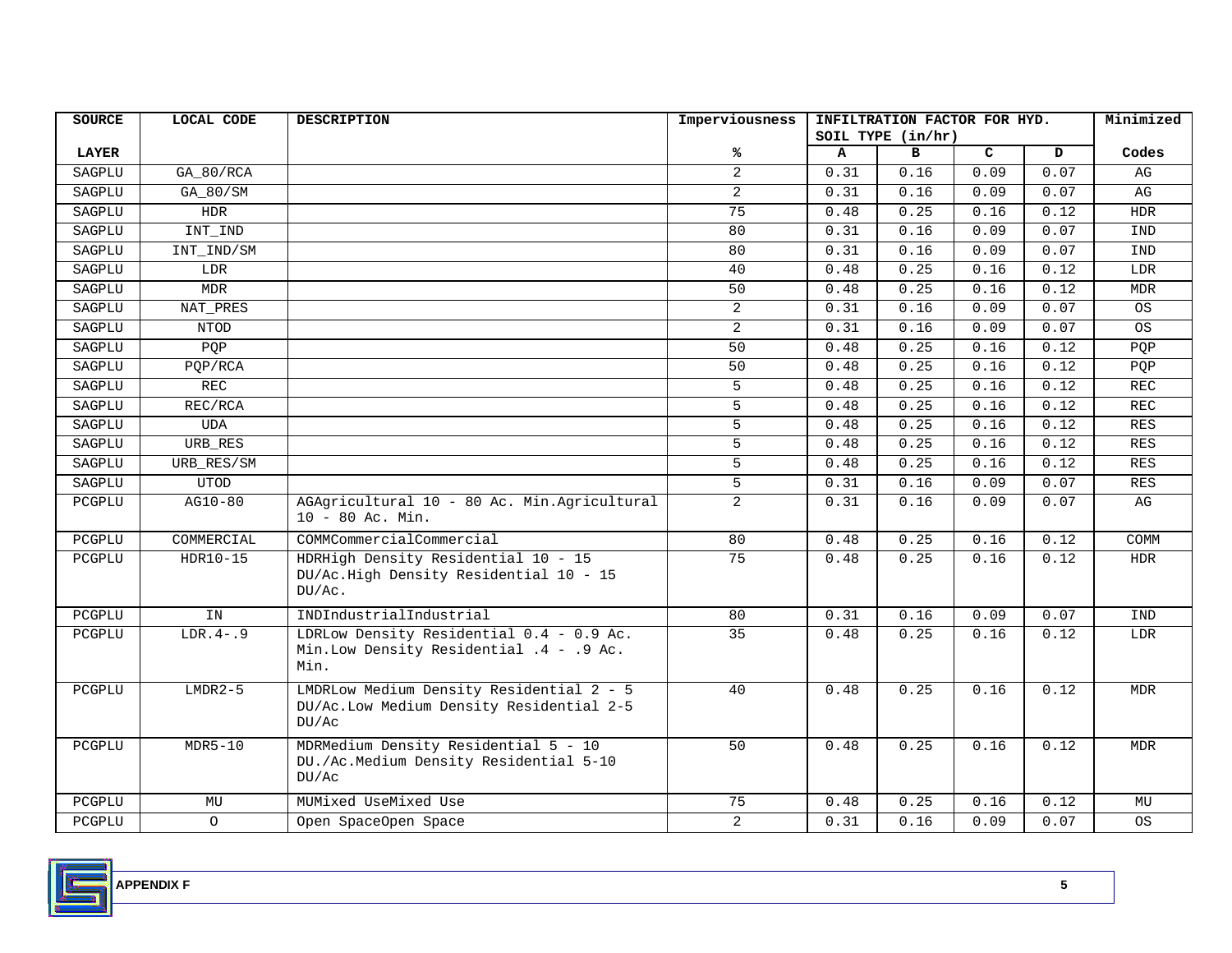| <b>SOURCE</b> | LOCAL CODE       | <b>DESCRIPTION</b>                                                                                         | Imperviousness | INFILTRATION FACTOR FOR HYD. | Minimized           |              |                   |            |
|---------------|------------------|------------------------------------------------------------------------------------------------------------|----------------|------------------------------|---------------------|--------------|-------------------|------------|
|               |                  |                                                                                                            |                |                              | SOIL TYPE $(in/hr)$ |              |                   |            |
| <b>LAYER</b>  |                  |                                                                                                            | %ร             | A                            | $\mathbf{B}$        | $\mathbf{C}$ | D                 | Codes      |
| PCGPLU        | O/BP             | 0/BPOpen Space / Business ParkOpen Space /<br>Business Park                                                | $\overline{a}$ | 0.31                         | 0.16                | 0.09         | 0.07              | <b>BP</b>  |
| PCGPLU        | PO.              | POProfessional OfficeProfessional Office                                                                   | 80             | 0.48                         | 0.25                | 0.16         | 0.12              | <b>BP</b>  |
| PCGPLU        | <b>RD</b>        | RDRiparian DrainageRiparian Drainage                                                                       | $\overline{a}$ | 0.31                         | 0.16                | 0.09         | 0.07              | OS.        |
| PCGPLU        | RE4.6-10         | RERural Estate 4.6 - 10 Ac. Min. Rural<br>Estate $4.6 - 10$ Ac. Min.                                       | 5              | 0.31                         | 0.16                | 0.09         | 0.07              | RE         |
| PCGPLU        | $RLDR.9-2.3$     | RLDRRural Low Density Residential 0.9 - 2.3<br>Ac. Min. Rural Low Dens Res . 9-2.3 Ac Min                  | 15             | 0.31                         | 0.16                | 0.09         | 0.07              | RR         |
| PCGPLU        | $RR2.3 - 4.6$    | RRRural Residential 2.3 - 4.6 Ac. Min.Rural<br>Residential 2.3 - 4.6 Ac. Min.                              | 15             | 0.31                         | 0.16                | 0.09         | 0.07              | RR         |
| PCGPLU        | 200              | See Alpine Meadows CP Documen*See Alpine<br>Meadows CP DocumentationSee Alpine Meadows<br>CP Documentation | $\overline{a}$ | 0.31                         | 0.16                | 0.09         | 0.07              | REC        |
| PCGPLU        | AUBURN           | AUBURNCity of AuburnJURISDICTION = AUBURN                                                                  | 50             | 0.31                         | 0.16                | 0.09         | 0.07              | CITY       |
| PCGPLU        | COLFAX           | COLFAXCity of ColfaxJURISDICTION = COLFAX                                                                  | 50             | 0.31                         | 0.16                | 0.09         | 0.07              | CITY       |
| PCGPLU        | LINCOLN          | LINCOLNCity of LincolnJURISDICTION =<br>LINCOLN                                                            | 50             | 0.31                         | 0.16                | 0.09         | 0.07              | CITY       |
| PCGPLU        | CEMETERY         | CEMETERYCemeteryCemetery                                                                                   | 15             | 0.48                         | 0.25                | 0.16         | 0.12              | CEM        |
| PCGPLU        | $HDR6.1-20$      | HDRHigh Density Residential 6.1 - 20<br>DU./Ac.High Density Resid. 6.1 - 20 DU./Ac.                        | 75             | 0.48                         | 0.25                | 0.16         | 0.12              | HDR        |
| PCGPLU        | $LDR1-3.4$       | LDRLow Density Residential 1 - 3.4<br>DU./Ac.Low Density Residential 1 - 3.4<br>DU.Ac.                     | 40             | 0.48                         | 0.25                | 0.16         | $\overline{0.12}$ | LDR        |
| PCGPLU        | $MDR3.5-6$       | MDRMedium Density Residential 3.5 - 6<br>DU./Ac.Medium Density Residential 3.5-6<br>DU/AC                  | 50             | 0.48                         | 0.25                | 0.16         | 0.12              | <b>MDR</b> |
| PCGPLU        | 0R               | OROffice RetailOffice Retail                                                                               | 80             | 0.48                         | 0.25                | 0.16         | 0.12              | COMM       |
| PCGPLU        | PARK             | PARKParkPark                                                                                               | 5              | 0.48                         | 0.25                | 0.16         | 0.12              | REC        |
| PCGPLU        | <b>RANCHETTE</b> | Ranchette 2.5 - 20 Ac. Min. Ranchette 2.5 -<br>20 Ac. Min.                                                 | 5              | 0.31                         | 0.16                | 0.09         | 0.07              | RR         |
| PCGPLU        | RE1.1-4.5        | RERural Estate 1.1 - 4.5 Ac. Min. Rural<br>Estate $1.1 - 4.5$ Ac. Min.                                     | 15             | 0.31                         | 0.16                | 0.09         | 0.07              | RE         |
| PCGPLU        | <b>SSC</b>       | SSCSpecial Study CorridorSpecial Study<br>Corridor                                                         | $\overline{2}$ | 0.31                         | 0.16                | 0.09         | 0.07              | RES        |
| PCGPLU        | VC               | VCVisitor CommercialVisitor Commercial                                                                     | 80             | 0.48                         | 0.25                | 0.16         | 0.12              | COMM       |
| PCGPLU        | M                | Water InfluenceWater Influence                                                                             | 80             | 0.31                         | 0.16                | 0.09         | 0.07              | PQP        |

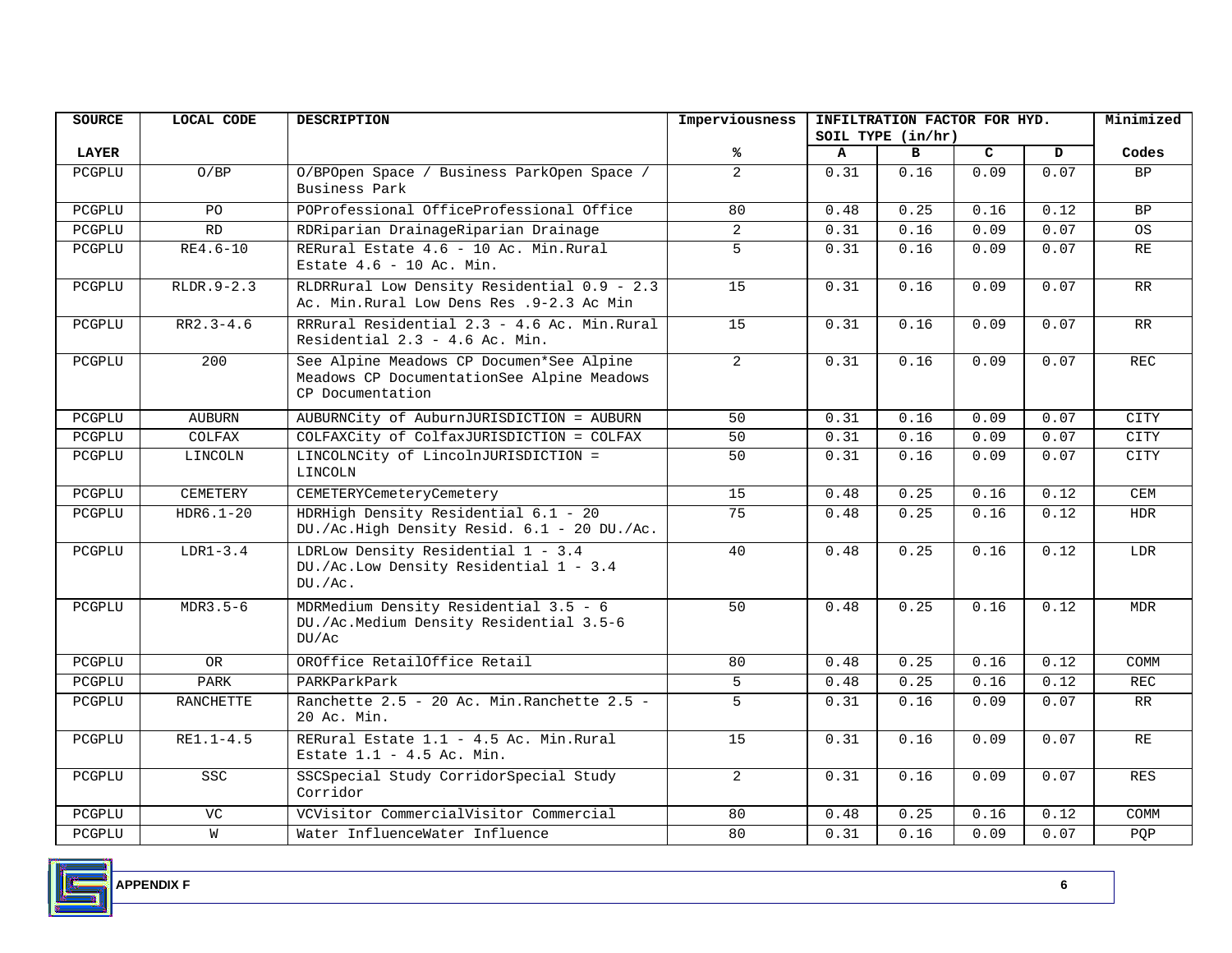| <b>SOURCE</b> | LOCAL CODE       | <b>DESCRIPTION</b>                                                                                               | Imperviousness |      | INFILTRATION FACTOR FOR HYD.<br>SOIL TYPE (in/hr) |                                                                                                                                                                                                                                                                     |      |            |  |
|---------------|------------------|------------------------------------------------------------------------------------------------------------------|----------------|------|---------------------------------------------------|---------------------------------------------------------------------------------------------------------------------------------------------------------------------------------------------------------------------------------------------------------------------|------|------------|--|
|               |                  |                                                                                                                  |                |      |                                                   | Minimized<br>$\mathbf{C}$<br>D<br>в<br>0.09<br>0.07<br>0.09<br>0.07<br>0.09<br>0.07<br>0.16<br>0.12<br>0.09<br>0.07<br>0.16<br>0.12<br>0.09<br>0.07<br>0.07<br>0.09<br>0.16<br>0.12<br>0.16<br>0.12<br>0.16<br>0.12<br>0.16<br>0.12<br>0.16<br>0.12<br>0.09<br>0.07 |      |            |  |
| <b>LAYER</b>  |                  |                                                                                                                  | %ะ             | A    |                                                   |                                                                                                                                                                                                                                                                     |      | Codes      |  |
| PCGPLU        | ROCKLIN          | ROCKLINCity of RocklinJURISDICTION =<br>ROCKLIN                                                                  | 50             | 0.31 | 0.16                                              |                                                                                                                                                                                                                                                                     |      | CITY       |  |
| PCGPLU        | <b>ROSEVILLE</b> | ROSEVILLECity of RosevilleJURISDICTION =<br>ROSEVILLE                                                            | 50             | 0.31 | 0.16                                              |                                                                                                                                                                                                                                                                     |      | CITY       |  |
| PCGPLU        | AGRES4.6         | AG-DRAgriculture-Residential Development<br>Reserve 4.6 - 20 Ac. Min.Aq-Resid<br>Development Rsrve 4.6-20 Ac Min | 5              | 0.31 | 0.16                                              |                                                                                                                                                                                                                                                                     |      | RR         |  |
| PCGPLU        | COMMERCIAL       | COMMCommercialCommercial                                                                                         | 80             | 0.48 | 0.25                                              |                                                                                                                                                                                                                                                                     |      | COMM       |  |
| PCGPLU        | <b>GREENOS</b>   | Greenbelt & Open SpaceGreenbelt & Open<br>Space                                                                  | $\overline{2}$ | 0.31 | 0.16                                              |                                                                                                                                                                                                                                                                     |      | OS         |  |
| PCGPLU        | $HDR4-10$        | HDRHigh Density Residential 4 - 10<br>DU/Ac.High Density Residential 4 - 10<br>$DU/AC$ .                         | 70             | 0.48 | 0.25                                              |                                                                                                                                                                                                                                                                     |      | <b>HDR</b> |  |
| PCGPLU        | IN               | INIndustrialIndustrial                                                                                           | 80             | 0.31 | 0.16                                              |                                                                                                                                                                                                                                                                     |      | IND        |  |
| PCGPLU        | $IN-DR$          | IN-DRIndustrial Development<br>ReserveIndustrial Development Reserve                                             | 80             | 0.31 | 0.16                                              |                                                                                                                                                                                                                                                                     |      | IND        |  |
| PCGPLU        | $LDR1-2$         | LDRLow Density Residential 1 - 2 DU./Ac.Low<br>Density Residential $1 - 2 DU./Ac.$                               | 35             | 0.48 | 0.25                                              |                                                                                                                                                                                                                                                                     |      | LDR        |  |
| PCGPLU        | PO.              | PROFProfessional OfficeProfessional Office                                                                       | 80             | 0.48 | 0.25                                              |                                                                                                                                                                                                                                                                     |      | <b>BP</b>  |  |
| PCGPLU        | $RLDR1-2.3$      | RLDRRural Low Density Residential 1 - 2.3<br>Ac. Min. Rural Low Dens Res 1-2.3 Ac Min                            | 15             | 0.48 | 0.25                                              |                                                                                                                                                                                                                                                                     |      | RE         |  |
| PCGPLU        | $RR2.3 - 10$     | RR-DRRural Residential 2.3 - 10 Ac.<br>Min. Rural Residential 2.3 - 10 Ac. Min.                                  | 15             | 0.48 | 0.25                                              |                                                                                                                                                                                                                                                                     |      | RR         |  |
| PCGPLU        | COMMERCIAL       | COMMCommercialCommercial                                                                                         | 80             | 0.48 | 0.25                                              |                                                                                                                                                                                                                                                                     |      | COMM       |  |
| PCGPLU        | FOR20-160        | FORESTRYForestry 20 - 160 Ac. Min. Forestry<br>$20 - 160$ Ac. Min.                                               | $\overline{2}$ | 0.31 | 0.16                                              |                                                                                                                                                                                                                                                                     |      | OS         |  |
| PCGPLU        | $FR4.6 - 20$     | FRForest Residential 4.6 - 20 Ac.<br>Min. Forest Residential 4.6 - 20 Ac. Min.                                   | 5              | 0.31 | 0.16                                              | 0.09                                                                                                                                                                                                                                                                | 0.07 | RR         |  |
| PCGPLU        | IN               | INIndustrialIndustrial                                                                                           | 80             | 0.31 | 0.16                                              | 0.09                                                                                                                                                                                                                                                                | 0.07 | IND        |  |
| PCGPLU        | $LDR2-4$         | LDRLow Density Residential 2 - 4 DU./Ac.Low<br>Density Residential 2 - 4 DU./Ac.                                 | 40             | 0.48 | 0.25                                              | 0.16                                                                                                                                                                                                                                                                | 0.12 | LDR        |  |
| PCGPLU        | $MDR4-10$        | MDRMedium Density Residential 4 - 10<br>DU./Ac.Medium Density Residential 4-10<br>$DU/AC$                        | 50             | 0.48 | 0.25                                              | 0.16                                                                                                                                                                                                                                                                | 0.12 | <b>MDR</b> |  |
| PCGPLU        | PF               | PFPublic FacilityPublic Facility                                                                                 | 50             | 0.48 | 0.25                                              | 0.16                                                                                                                                                                                                                                                                | 0.12 | POP        |  |

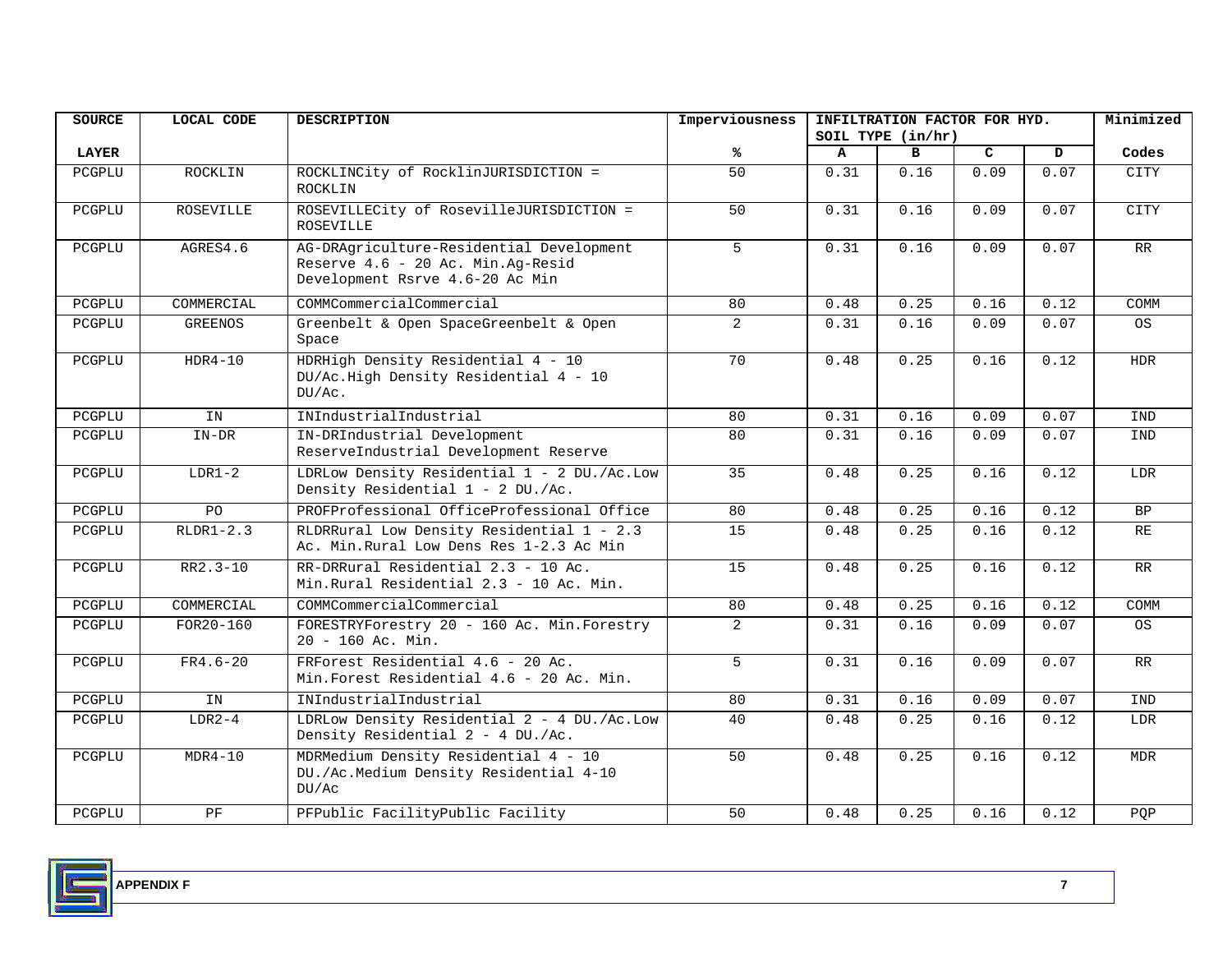| SOURCE       | LOCAL CODE    | <b>DESCRIPTION</b>                                                                                                    | Imperviousness |                   | Minimized<br>INFILTRATION FACTOR FOR HYD.<br>SOIL TYPE (in/hr) |              |      |            |  |  |
|--------------|---------------|-----------------------------------------------------------------------------------------------------------------------|----------------|-------------------|----------------------------------------------------------------|--------------|------|------------|--|--|
| <b>LAYER</b> |               |                                                                                                                       | ℁              | $\mathbf{A}$      | в                                                              | $\mathbf{C}$ | D    | Codes      |  |  |
| PCGPLU       | $RE2.3 - 4.6$ | RERural Estate 2.3 - 4.6 Ac. Min.Rural<br>Estate $2.3 - 4.6$ Ac. Min.                                                 | 15             | 0.31              | 0.16                                                           | 0.09         | 0.07 | <b>RE</b>  |  |  |
| PCGPLU       | $RR1-2.3$     | RRRural Residential 1 - 2.3 Ac. Min. Rural<br>Residential 1 - 2.3 Ac. Min.                                            | 15             | 0.31              | 0.16                                                           | 0.09         | 0.07 | RR         |  |  |
| PCGPLU       | WPRI4.6-20    | W/PRIWater Influence/Private Ownership 4.6<br>- 20 Ac. Min. Water Infl./Private Ownrshp<br>$4.6 - 20$ Ac Mi           | 5              | 0.31              | 0.16                                                           | 0.09         | 0.07 | PQP        |  |  |
| PCGPLU       | COMMERCIAL    | COMMCommercialCommercial                                                                                              | 80             | 0.48              | 0.25                                                           | 0.16         | 0.12 | COMM       |  |  |
| PCGPLU       | $HDR4-10$     | HDRHigh Density Residential 4 - 10<br>DU/Ac.High Density Residential 4 - 10<br>$DU/AC$ .                              | 70             | 0.48              | 0.25                                                           | 0.16         | 0.12 | <b>HDR</b> |  |  |
| PCGPLU       | $LDR.4-.9$    | LDRLow Density Residential 0.4 - 0.9 Ac.<br>Min. Low Density Residential . 4 - . 9 Ac.<br>Min.                        | 35             | 0.48              | 0.25                                                           | 0.16         | 0.12 | LDR        |  |  |
| PCGPLU       | $MDR2-4$      | MDRMedium Density Residential 2 - 4<br>DU/Ac.Medium Density Residential 2 - 4<br>$DU/AC$ .                            | 40             | 0.48              | 0.25                                                           | 0.16         | 0.12 | MDR        |  |  |
| PCGPLU       | $\circ$       | Open SpaceOpen Space                                                                                                  | $\overline{2}$ | 0.31              | 0.16                                                           | 0.09         | 0.07 | OS.        |  |  |
| PCGPLU       | PO.           | PROFProfessional OfficeProfessional Office                                                                            | 80             | 0.48              | 0.25                                                           | 0.16         | 0.12 | <b>BP</b>  |  |  |
| PCGPLU       | RE 4.6-20     | RERural Estate 4.6 - 20 Ac. Min. Rural<br>Estate $4.6 - 20$ Ac. Min.                                                  | $5^{\circ}$    | 0.31              | 0.16                                                           | 0.09         | 0.07 | RE         |  |  |
| PCGPLU       | RLDR.9-2.3    | RLDRRural Low Density Residential 0.9 - 2.3<br>Ac. Min. Rural Low Dens Res . 9-2.3 Ac. Min.                           | 15             | $\overline{0.31}$ | 0.16                                                           | 0.09         | 0.07 | LDR        |  |  |
| PCGPLU       | RLDR-DL.67    | RLDRRural Low Density Residential 0.9 - 2.3<br>Ac. Min. Density Limit 0.67Rural Low Dens<br>Res .9-2.3 Ac Min DL .67  | 15             | 0.31              | 0.16                                                           | 0.09         | 0.07 | LDR        |  |  |
| PCGPLU       | RLDR-DL.83    | RLDRRural Low Density Residential 0.9 - 2.3<br>Ac. Min. Density Limit 0.83Rural Low Dens<br>Res . 9-2.3 Ac Min DL .83 | 15             | 0.31              | 0.16                                                           | 0.09         | 0.07 | LDR        |  |  |
| PCGPLU       | $RR2.3 - 4.6$ | RRRural Residential 2.3 - 4.6 Ac. Min. Rural<br>Residential $2.3 - 4.6$ Ac. Min.                                      | 15             | 0.31              | 0.16                                                           | 0.09         | 0.07 | <b>RR</b>  |  |  |
| PCGPLU       | COMMERCIAL    | COMMCommercialCommercial                                                                                              | 80             | 0.48              | 0.25                                                           | 0.16         | 0.12 | COMM       |  |  |
| PCGPLU       | $HDR4-10$     | HDRHigh Density Residential 4 - 10<br>DU/Ac.High Density Residential 4 - 10<br>$DU/AC$ .                              | 65             | 0.48              | 0.25                                                           | 0.16         | 0.12 | <b>HDR</b> |  |  |
| PCGPLU       | IN            | INIndustrialIndustrial                                                                                                | 80             | 0.31              | 0.16                                                           | 0.09         | 0.07 | IND        |  |  |

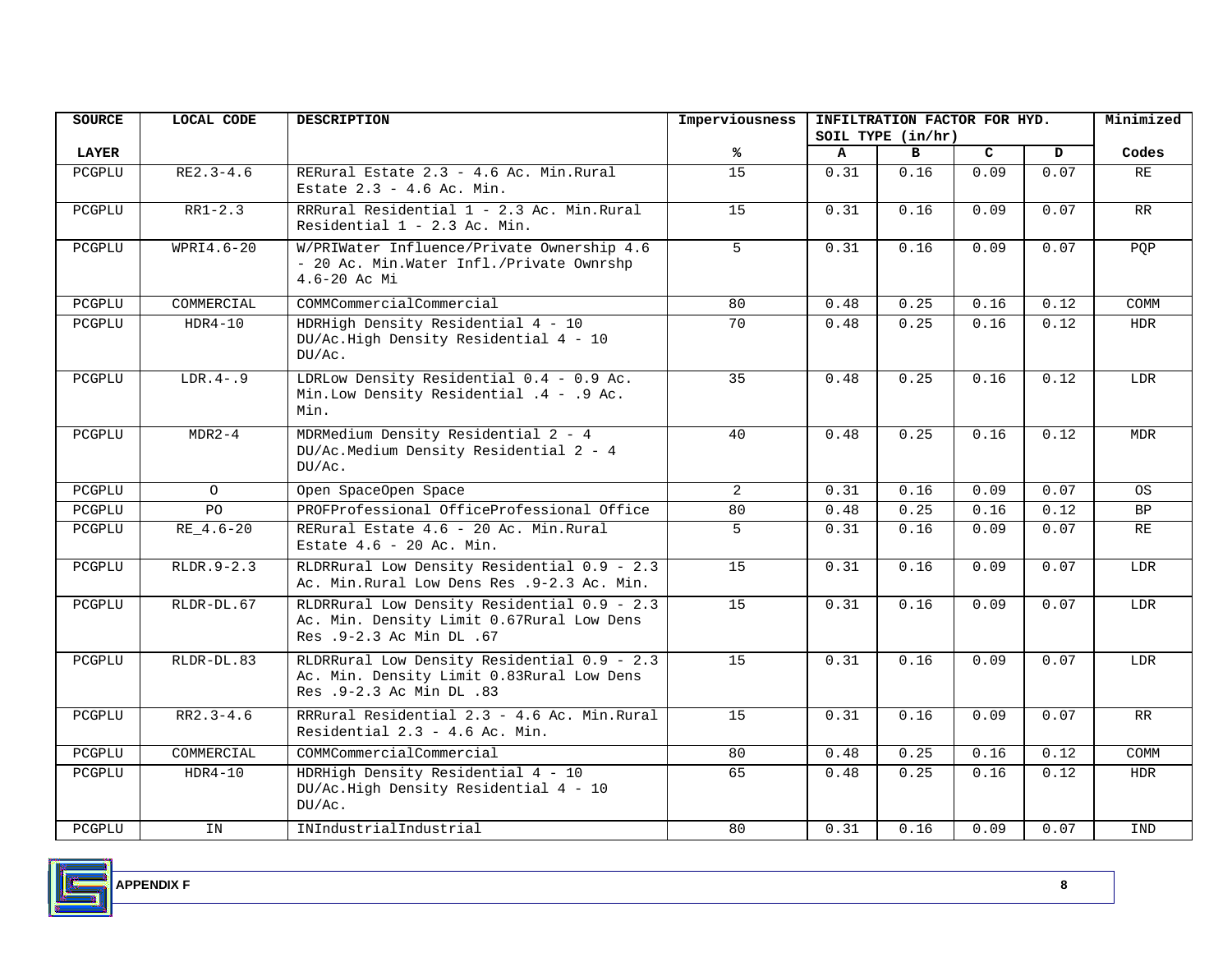| SOURCE       | LOCAL CODE    | <b>DESCRIPTION</b>                                                                         | Imperviousness | INFILTRATION FACTOR FOR HYD. | Minimized           |              |      |           |
|--------------|---------------|--------------------------------------------------------------------------------------------|----------------|------------------------------|---------------------|--------------|------|-----------|
|              |               |                                                                                            |                |                              | SOIL TYPE $(in/hr)$ |              |      |           |
| <b>LAYER</b> |               |                                                                                            | %ร             | $\mathbf{A}$                 | в                   | $\mathbf{C}$ | D    | Codes     |
| PCGPLU       | $LDR.4-2.3$   | LDRLow Density Residential 0.4 - 2.3 Ac.<br>Min. Low Density Resid. 0.4 - 2.3 Ac. Min.     | 15             | 0.48                         | 0.25                | 0.16         | 0.12 | LDR       |
| PCGPLU       | $MDR2-4$      | MDRMedium Density Residential 2 - 4<br>DU/Ac.Medium Density Residential 2 - 4<br>$DU/AC$ . | 40             | 0.48                         | 0.25                | 0.16         | 0.12 | MDR       |
| PCGPLU       | $\Omega$      | Open SpaceOpen Space                                                                       | $\overline{2}$ | 0.31                         | 0.16                | 0.09         | 0.07 | <b>OS</b> |
| PCGPLU       | PP            | PENRYN PARKWAYPenryn ParkwayPenryn Parkway                                                 | 2              | 0.31                         | 0.16                | 0.09         | 0.07 | ROAD      |
| PCGPLU       | <b>RD</b>     | RDRiparian DrainageRiparian Drainage                                                       | $\overline{2}$ | 0.31                         | 0.16                | 0.09         | 0.07 | OS        |
| PCGPLU       | $RE4.6 - 20$  | RERural Estate 4.6 - 20 Ac. Min. Rural<br>Estate $4.6 - 20$ Ac. Min.                       | 5 <sup>5</sup> | 0.31                         | 0.16                | 0.09         | 0.07 | RE        |
| PCGPLU       | $RR2.3 - 4.6$ | RRRural Residential 2.3 - 4.6 Ac. Min. Rural<br>Residential 2.3 - 4.6 Ac. Min.             | 15             | 0.31                         | 0.16                | 0.09         | 0.07 | RR        |
| PCGPLU       | FOR40-640     | FORForest $40 - 640$ Ac. Min. Forest $40 - 640$<br>Ac. Min.                                | $\overline{2}$ | 0.31                         | 0.16                | 0.09         | 0.07 | OS        |
| PCGPLU       | $FR2.5 - 10$  | FRForest Residential 2.5 - 10 Ac.<br>Min. Forest Residential 2.5 - 10 Ac. Min.             | $5^{\circ}$    | 0.31                         | 0.16                | 0.09         | 0.07 | <b>RR</b> |
| PCGPLU       | GC            | GCGeneral CommercialGeneral Commercial                                                     | 80             | 0.48                         | 0.25                | 0.16         | 0.12 | COMM      |
| PCGPLU       | HDR10-15      | HDRHigh Density Residential 10 - 15<br>DU/Ac.High Density Residential 10 - 15<br>$DU/AC$ . | 70             | 0.48                         | 0.25                | 0.16         | 0.12 | HDR       |
| PCGPLU       | $LDR1-5$      | LDRLow Density Residential 1 - 5 DU./Ac.Low<br>Density Residential 1 - 5 DU./Ac.           | 40             | 0.48                         | 0.25                | 0.16         | 0.12 | LDR       |
| PCGPLU       | $MDR5-10$     | MDRMedium Density Residential 5 - 10<br>DU./Ac.Medium Density Residential 5-10<br>DU/AC    | 50             | 0.48                         | 0.25                | 0.16         | 0.12 | MDR       |
| PCGPLU       | $\Omega$      | Open SpaceOpen Space                                                                       | $\overline{a}$ | 0.31                         | 0.16                | 0.09         | 0.07 | OS        |
| PCGPLU       | $P$ / QP      | P/QPPublic/Quasi-PublicPublic/Quasi-Public                                                 | 50             | 0.48                         | 0.25                | 0.16         | 0.12 | POP       |
| PCGPLU       | PF            | PFPublic Facility (TPZ Until 2013) Public<br>Facility (TPZ Until 2013)                     | 50             | 0.48                         | 0.25                | 0.16         | 0.12 | PQP       |
| PCGPLU       | PO.           | PROFProfessional OfficeProfessional Office                                                 | 80             | 0.48                         | 0.25                | 0.16         | 0.12 | <b>BP</b> |
| PCGPLU       | $RR.4-1$      | RRRural Residential 0.4 - 1 DU/Ac.Rural<br>Residential $0.4 - 1$ DU/Ac.                    | 30             | 0.48                         | 0.25                | 0.16         | 0.12 | RR        |
| PCGPLU       | TC            | TCTourist/Resort CommercialTourist/Resort<br>Commercial                                    | 80             | 0.48                         | 0.25                | 0.16         | 0.12 | COMM      |
| PCGPLU       | W             | Water InfluenceWater Influence                                                             | $\overline{2}$ | 0.31                         | 0.16                | 0.09         | 0.07 | OS        |

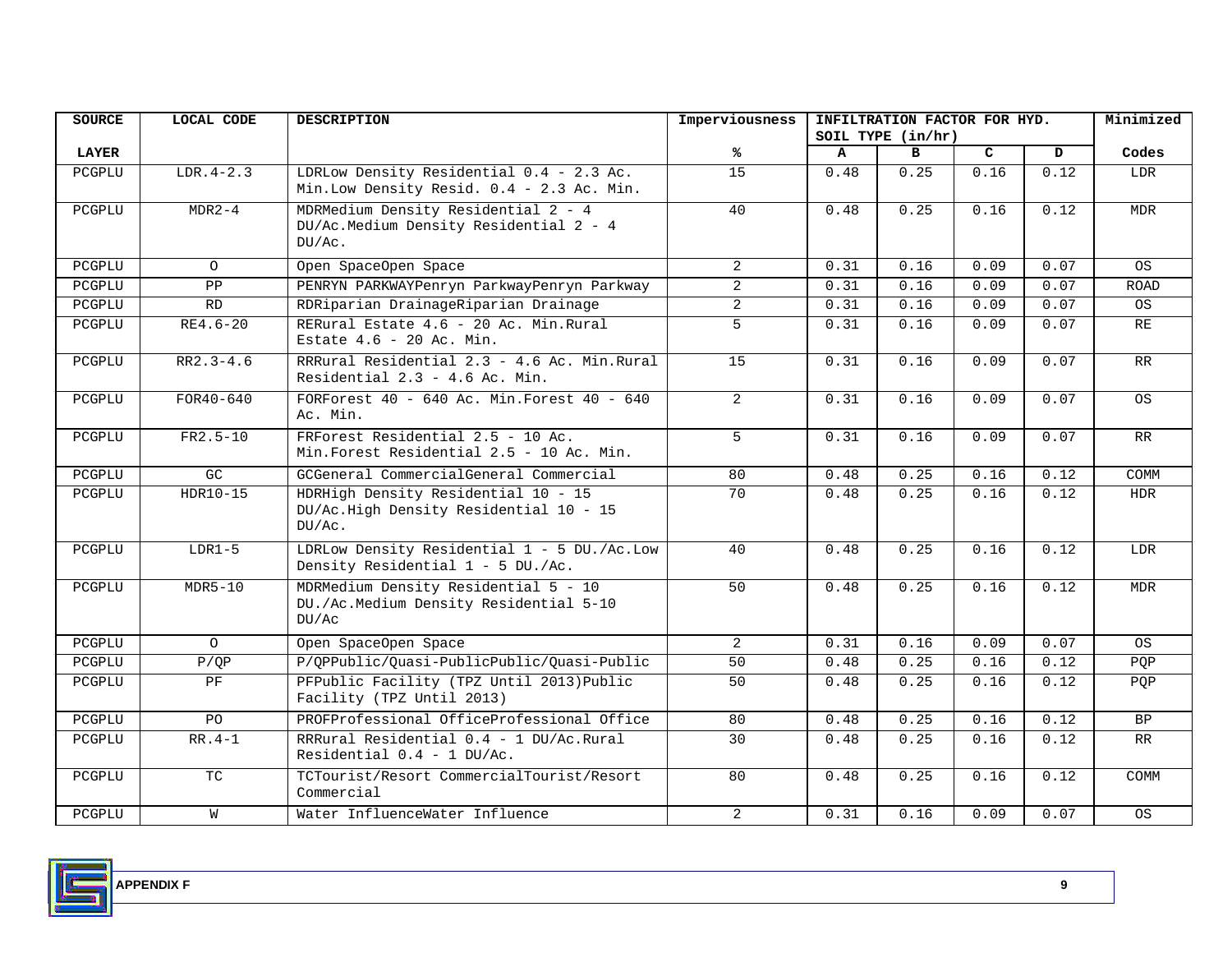| SOURCE       | LOCAL CODE   | <b>DESCRIPTION</b>                                                                                                            | Imperviousness  |      | INFILTRATION FACTOR FOR HYD.<br>Minimized<br>SOIL TYPE $(in/hr)$ |      |      |            |  |  |
|--------------|--------------|-------------------------------------------------------------------------------------------------------------------------------|-----------------|------|------------------------------------------------------------------|------|------|------------|--|--|
| <b>LAYER</b> |              |                                                                                                                               | ℁               | A    | в                                                                | C.   | D    | Codes      |  |  |
| PCGPLU       | AG10         | AGAgriculture 10 Ac. Min.Agriculture 10 Ac.<br>Min.                                                                           | 5               | 0.31 | 0.16                                                             | 0.09 | 0.07 | <b>RR</b>  |  |  |
| PCGPLU       | AG10/SP      | AG/SPAgriculture 10 Ac. Min./Specific<br>PlanAgriculture 10 Ac. Min./Specific Plan                                            | $5^{\circ}$     | 0.31 | 0.16                                                             | 0.09 | 0.07 | RR         |  |  |
| PCGPLU       | FORREC-MR    | FOR/REC - MRForestry/Recreation - Mineral<br>ReserveForestry/Recreation - Mineral<br>Reserve                                  | 2               | 0.31 | 0.16                                                             | 0.09 | 0.07 | REC        |  |  |
| PCGPLU       | GC           | GCGeneral CommercialGeneral Commercial                                                                                        | 80              | 0.48 | 0.25                                                             | 0.16 | 0.12 | COMM       |  |  |
| PCGPLU       | IN           | INDIndustrialIndustrial                                                                                                       | 80              | 0.31 | 0.16                                                             | 0.09 | 0.07 | IND        |  |  |
| PCGPLU       | LDR40000-1   | LDRLow Density Residential 40,000 sq. ft. -<br>1 Ac. Min. Low Density Resid 40,000 sq. ft-1<br>Ac Min                         | 30              | 0.31 | 0.16                                                             | 0.09 | 0.07 | LDR        |  |  |
| PCGPLU       | LDR40000PO   | LDR/POLow Density Residential 40,000 sq.<br>ft. - 1 Ac. Min. & Professional OfficeLow<br>Dens Resid 40000 sf-1 Ac Min/Profess | 30              | 0.31 | 0.16                                                             | 0.09 | 0.07 | LDR        |  |  |
| PCGPLU       | $MDR2-4$     | MDRMedium Density Residential 2 - 4<br>DU/Ac.Medium Density Residential 2 - 4<br>$DU/AC$ .                                    | 40              | 0.31 | 0.16                                                             | 0.09 | 0.07 | MDR        |  |  |
| PCGPLU       | $\circ$      | Open SpaceOpen Space                                                                                                          | $\overline{a}$  | 0.31 | 0.16                                                             | 0.09 | 0.07 | OS         |  |  |
| PCGPLU       | PF           | PFPublic FacilityPublic Facility                                                                                              | 50              | 0.48 | 0.25                                                             | 0.16 | 0.12 | POP        |  |  |
| PCGPLU       | PO           | POProfessional OfficeProfessional Office                                                                                      | 80              | 0.48 | 0.25                                                             | 0.16 | 0.12 | <b>BP</b>  |  |  |
| PCGPLU       | RD.          | RDRiparian DrainageRiparian Drainage                                                                                          | 2               | 0.31 | 0.16                                                             | 0.09 | 0.07 | OS         |  |  |
| PCGPLU       | $RE2.3 - 10$ | RERural Estate 2.3 - 10 Ac. Min. Rural<br>Estate $2.3 - 10$ Ac. Min.                                                          | 15              | 0.31 | 0.16                                                             | 0.09 | 0.07 | RE         |  |  |
| PCGPLU       | RESREC       | RECResorts and RecreationResorts and<br>Recreation                                                                            | 15              | 0.31 | 0.16                                                             | 0.09 | 0.07 | <b>REC</b> |  |  |
| PCGPLU       | $RR1-2.3$    | RRRural Residential 1 - 2.3 Ac. Min. Rural<br>Residential 1 - 2.3 Ac. Min.                                                    | $\overline{25}$ | 0.31 | 0.16                                                             | 0.09 | 0.07 | RR         |  |  |
| PCGPLU       | <b>TC</b>    | TCTourist/Resort CommercialTourist/Resort<br>Commercial                                                                       | 80              | 0.31 | 0.16                                                             | 0.09 | 0.07 | COMM       |  |  |
| PCGPLU       | W            | Water InfluenceWater Influence                                                                                                | $\overline{a}$  | 0.31 | 0.16                                                             | 0.09 | 0.07 | OS         |  |  |
| PCGPLU       | 201          | See North Tahoe CP Documentat*See North<br>Tahoe CP DocumentationSee North Tahoe CP<br>Documentation                          | $\overline{2}$  | 0.31 | 0.16                                                             | 0.09 | 0.07 | CITY       |  |  |
| PCGPLU       | AG10-20      | AGAgricultural 10 - 20 Ac. Min. Agricultural<br>$10 - 20$ Ac. Min.                                                            | 5               | 0.31 | 0.16                                                             | 0.09 | 0.07 | AG         |  |  |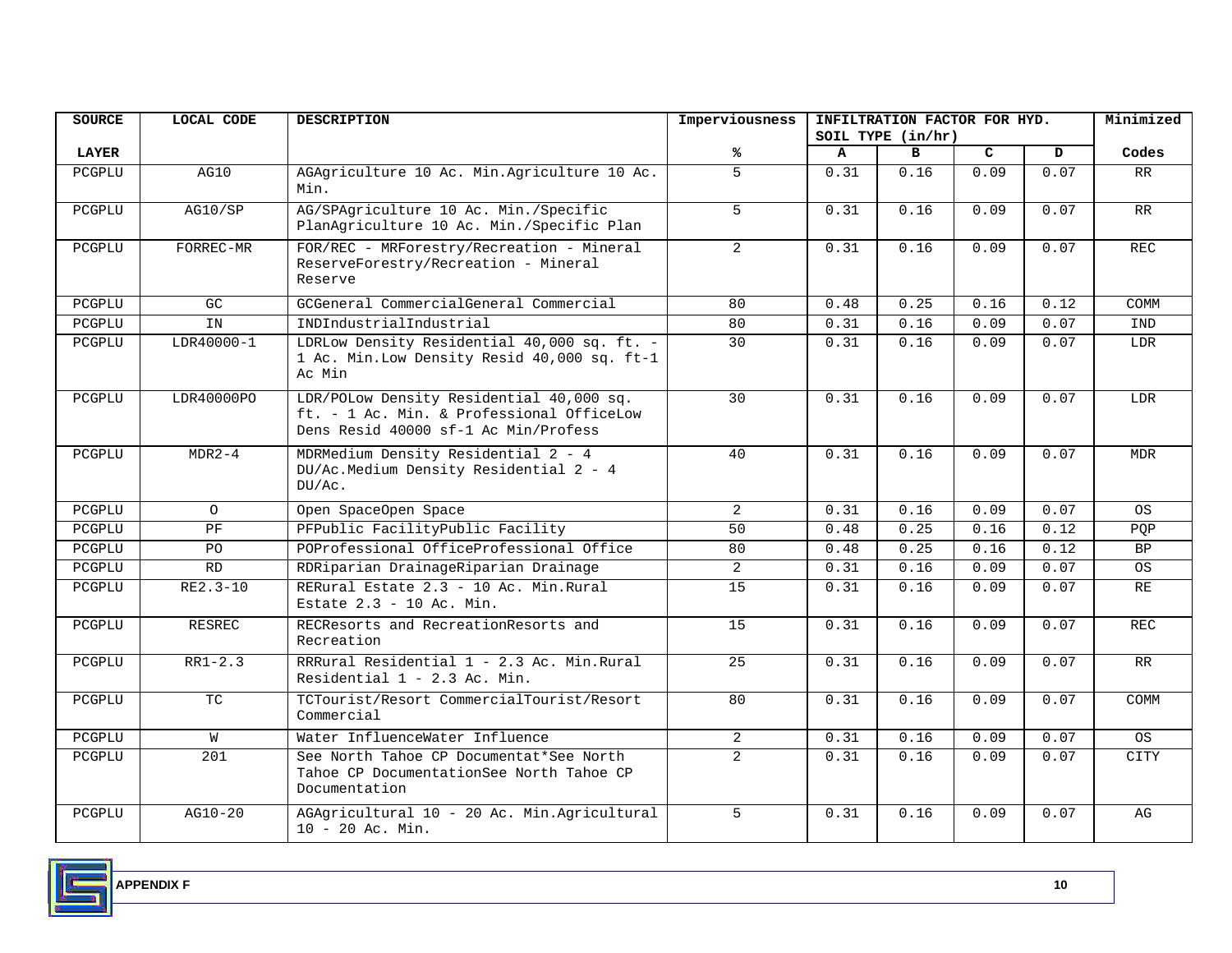| <b>SOURCE</b> | LOCAL CODE    | <b>DESCRIPTION</b>                                                                                             | Imperviousness |              | INFILTRATION FACTOR FOR HYD.<br>SOIL TYPE $(in/hr)$ |              |      |            |
|---------------|---------------|----------------------------------------------------------------------------------------------------------------|----------------|--------------|-----------------------------------------------------|--------------|------|------------|
|               |               |                                                                                                                |                |              |                                                     |              |      |            |
| <b>LAYER</b>  |               |                                                                                                                | %ะ             | $\mathbf{A}$ | $\mathbf{B}$                                        | $\mathbf{C}$ | D    | Codes      |
| PCGPLU        | COMMERCIAL    | COMMCommercialCommercial                                                                                       | 80             | 0.48         | 0.25                                                | 0.16         | 0.12 | COMM       |
| PCGPLU        | IN            | INIndustrialIndustrial                                                                                         | 80             | 0.31         | 0.16                                                | 0.09         | 0.07 | IND        |
| PCGPLU        | RE4.6-10      | RERural Estate 4.6 - 10 Ac. Min. Rural<br>Estate $4.6 - 10$ Ac. Min.                                           | 5              | 0.31         | 0.16                                                | 0.09         | 0.07 | RE         |
| PCGPLU        | $RR2.3 - 4.6$ | RRRural Residential 2.3 - 4.6 Ac. Min.Rural<br>Residential 2.3 - 4.6 Ac. Min.                                  | 5              | 0.31         | 0.16                                                | 0.09         | 0.07 | RR         |
| PCGPLU        | AG/TMBR10     | AG/TAgriculture/Timberland - 10 Ac.<br>Min.Agriculture/Timberland - 10 Ac. Min.                                | $\overline{a}$ | 0.31         | 0.16                                                | 0.09         | 0.07 | AG         |
| PCGPLU        | AG/TMBR20     | AG/TAgriculture/Timberland - 20 Ac.<br>Min.Agriculture/Timberland - 20 Ac. Min.                                | $\overline{a}$ | 0.31         | 0.16                                                | 0.09         | 0.07 | AG         |
| PCGPLU        | AG/TMBR40     | AG/TAgriculture/Timberland - 40 Ac.<br>Min.Agriculture/Timberland - 40 Ac. Min.                                | $\overline{a}$ | 0.31         | $\overline{0.16}$                                   | 0.09         | 0.07 | AG         |
| PCGPLU        | AG/TMBR80     | AG/TAgriculture/Timberland - 80 Ac.<br>Min.Agriculture/Timberland - 80 Ac. Min.                                | $\overline{2}$ | 0.31         | 0.16                                                | 0.09         | 0.07 | AG         |
| PCGPLU        | BP/IN         | BP/INBusiness Park/Industrial 10,000 Sq.<br>Ft. - 5 Ac. Min. Business Park/Indust. 10000<br>sf-5 Ac Min        | 80             | 0.48         | 0.25                                                | 0.16         | 0.12 | <b>BP</b>  |
| PCGPLU        | GC            | GCGeneral CommercialGeneral Commercial                                                                         | 80             | 0.48         | 0.25                                                | 0.16         | 0.12 | COMM       |
| PCGPLU        | HDR10-21      | HDRHigh Density Residential 3,500 - 10,000<br>Sq. Ft. (10-21 DU) High Dens Resid 3500-<br>10000 sf 10-21 DU    | 70             | 0.48         | 0.25                                                | 0.16         | 0.12 | <b>HDR</b> |
| PCGPLU        | $LDR10-1$     | LDRLow Density Residential 10,000 Sq. Ft. -<br>1 Ac. Min. (1-5 DU) Low Dens Resid 10000 sf-<br>1 Ac Min 1-5 DU | 40             | 0.48         | 0.25                                                | 0.16         | 0.12 | LDR        |
| PCGPLU        | $MDR35-10$    | MDRMedium Density Residential 3,500 -<br>10,000 Sq. Ft. Medium Density Residential<br>3500-10000 sf            | 50             | 0.48         | 0.25                                                | 0.16         | 0.12 | <b>MDR</b> |
| PCGPLU        | $\circ$       | Open SpaceOpen Space                                                                                           | $\overline{a}$ | 0.31         | 0.16                                                | 0.09         | 0.07 | 0S         |
| PCGPLU        | PF            | PFPublic FacilityPublic Facility                                                                               | 50             | 0.48         | 0.25                                                | 0.16         | 0.12 | PQP        |
| PCGPLU        | RESREC160     | RECResorts and Recreation 1 - 160 Ac.<br>Min. Resorts and Recreation 1 - 160 Ac. Min.                          | 5              | 0.31         | 0.16                                                | 0.09         | 0.07 | <b>REC</b> |
| PCGPLU        | $RR1-10$      | RRRural Residential 1 - 10 Ac. Min. Rural<br>Residential 1 - 10 Ac. Min.                                       | 15             | 0.31         | 0.16                                                | 0.09         | 0.07 | <b>RR</b>  |
| PCGPLU        | $TC60 - 200$  | TCTourist/Resort Commercial 6,000 - 20,000<br>Sq. Ft.Tourist/Resort Commercial 6000-20000<br>sf                | 80             | 0.48         | 0.25                                                | 0.16         | 0.12 | COMM       |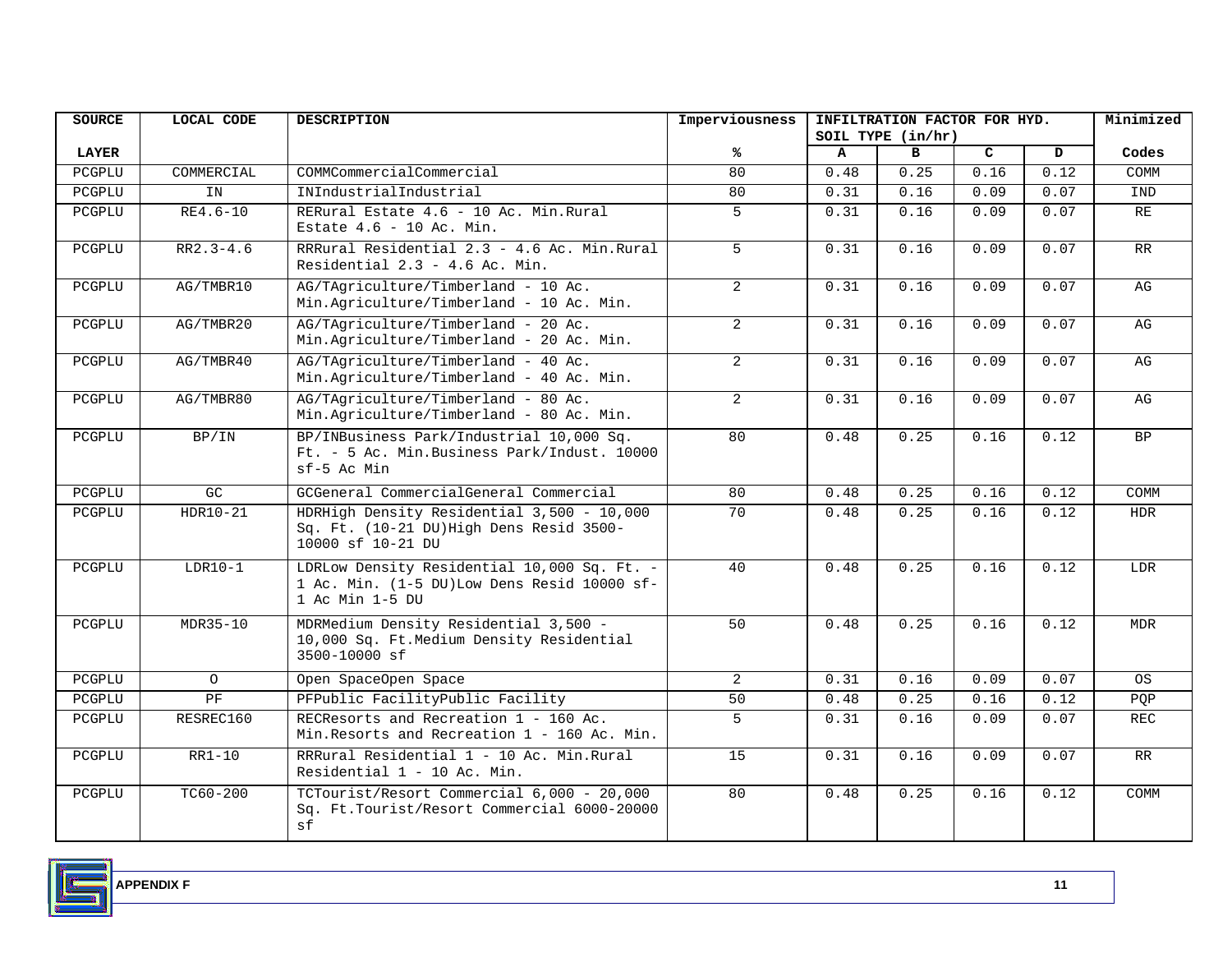| <b>SOURCE</b> | LOCAL CODE     | <b>DESCRIPTION</b>                                                          | Imperviousness  |              | INFILTRATION FACTOR FOR HYD.<br>SOIL TYPE $(in/hr)$ |      |                   |            |  |
|---------------|----------------|-----------------------------------------------------------------------------|-----------------|--------------|-----------------------------------------------------|------|-------------------|------------|--|
| <b>LAYER</b>  |                |                                                                             | %               | $\mathbf{A}$ | в                                                   | C.   | D                 | Codes      |  |
| PCGPLU        | M              | Water InfluenceWater Influence                                              | 2               | 0.31         | 0.16                                                | 0.09 | 0.07              | 0S         |  |
| PCGPLU        | GC             | GCGeneral CommercialGeneral Commercial                                      | 80              | 0.48         | 0.25                                                | 0.16 | 0.12              | COMM       |  |
|               |                |                                                                             |                 |              |                                                     |      |                   |            |  |
| PCGPLU        | $HDR4-10$      | HDRHigh Density Residential 4 - 10<br>DU/Ac.High Density Residential 4 - 10 | 70              | 0.48         | 0.25                                                | 0.16 | 0.12              | HDR        |  |
|               |                | DU/Ac.                                                                      |                 |              |                                                     |      |                   |            |  |
| PCGPLU        | ΙN             | INIndustrialIndustrial                                                      | 80              | 0.31         | 0.16                                                | 0.09 | 0.07              | IND        |  |
| PCGPLU        | $LDR.4-2.3$    | LDRLow Density Residential 0.4 - 2.3 Ac.                                    | $\overline{25}$ | 0.48         | 0.25                                                | 0.16 | 0.12              | LDR        |  |
|               |                | Min. Low Density Resid. 0.4 - 2.3 Ac. Min.                                  |                 |              |                                                     |      |                   |            |  |
| PCGPLU        | $MDR2-4$       | MDRMedium Density Residential 2 - 4                                         | 40              | 0.48         | 0.25                                                | 0.16 | $\overline{0.12}$ | <b>MDR</b> |  |
|               |                | DU/Ac.Medium Density Residential 2 - 4                                      |                 |              |                                                     |      |                   |            |  |
|               |                | $DU/AC$ .                                                                   |                 |              |                                                     |      |                   |            |  |
| PCGPLU        | <b>RE5-20</b>  | RERural Estate 5 - 20 Ac. Min. Rural Estate                                 | 5 <sup>1</sup>  | 0.31         | 0.16                                                | 0.09 | 0.07              | RE         |  |
|               |                | $5 - 20$ Ac. Min.                                                           |                 |              |                                                     |      |                   |            |  |
| PCGPLU        | $RR2.3-5$      | RRRural Residential 2.3 - 5 Ac. Min. Rural                                  | 15              | 0.31         | 0.16                                                | 0.09 | 0.07              | RR         |  |
|               |                | Residential 2.3 - 5 Ac. Min.                                                |                 |              |                                                     |      |                   |            |  |
| PCGPLU        | AG20           | AGAgricultural 20 Ac. Min.Agricultural 20                                   | $5^{\circ}$     | 0.31         | 0.16                                                | 0.09 | 0.07              | AG         |  |
|               |                | Ac. Min.                                                                    |                 |              |                                                     |      |                   |            |  |
| PCGPLU        | AG80           | AGAgricultural 80 Ac. Min.Agricultural 80                                   | $\overline{a}$  | 0.31         | 0.16                                                | 0.09 | 0.07              | AG         |  |
|               |                | Ac. Min.                                                                    |                 |              |                                                     |      |                   |            |  |
| PCGPLU        | <b>BUSPARK</b> | BPBusiness ParkBusiness Park                                                | 80              | 0.48         | 0.25                                                | 0.16 | 0.12              | <b>BP</b>  |  |
| PCGPLU        | COMMERCIAL     | COMMCommercialCommercial                                                    | 80              | 0.48         | 0.25                                                | 0.16 | 0.12              | COMM       |  |
| PCGPLU        | IN             | INIndustrialIndustrial                                                      | 80              | 0.31         | 0.16                                                | 0.09 | 0.07              | IND        |  |
| PCGPLU        | $\Omega$       | Open SpaceOpen Space                                                        | $\overline{2}$  | 0.31         | 0.16                                                | 0.09 | 0.07              | OS         |  |
| PCGPLU        | PF             | PFPublic FacilityPublic Facility                                            | 50              | 0.48         | 0.25                                                | 0.16 | 0.12              | PQP        |  |
| PCGPLU        | PUBFAC/AG      | PF/AGPublic Facility/Agricultural 80 Ac.                                    | $\overline{2}$  | 0.31         | 0.16                                                | 0.09 | 0.07              | POP        |  |
|               |                | Min. Public Facility/Agricultural 80 Ac.                                    |                 |              |                                                     |      |                   |            |  |
|               |                | Min.                                                                        |                 |              |                                                     |      |                   |            |  |
| PCGPLU        | AC             | ACAlpine CommercialAlpine Commercial                                        | 70              | 0.48         | 0.25                                                | 0.16 | 0.12              | COMM       |  |
| PCGPLU        | CP             | CPConservation PreserveConservation                                         | $\overline{2}$  | 0.31         | 0.16                                                | 0.09 | 0.07              | 0S         |  |
|               |                | Preserve                                                                    |                 |              |                                                     |      |                   |            |  |
| PCGPLU        | EC             | ECEntrance CommercialEntrance Commercial                                    | 80              | 0.48         | 0.25                                                | 0.16 | 0.12              | COMM       |  |
| PCGPLU        | FOR/REC        | FOR/RECForest RecreationForest Recreation                                   | 2               | 0.31         | 0.16                                                | 0.09 | 0.07              | <b>REC</b> |  |
| PCGPLU        | HC             | HCHeavy CommercialHeavy Commercial                                          | 80              | 0.48         | 0.25                                                | 0.16 | 0.12              | COMM       |  |
| PCGPLU        | HDR10          | HDRHigh Density Residential - Density                                       | 65              | 0.48         | 0.25                                                | 0.16 | 0.12              | <b>HDR</b> |  |
|               |                | Factor 10High Density Resid. - Density                                      |                 |              |                                                     |      |                   |            |  |
|               |                | Factor 10                                                                   |                 |              |                                                     |      |                   |            |  |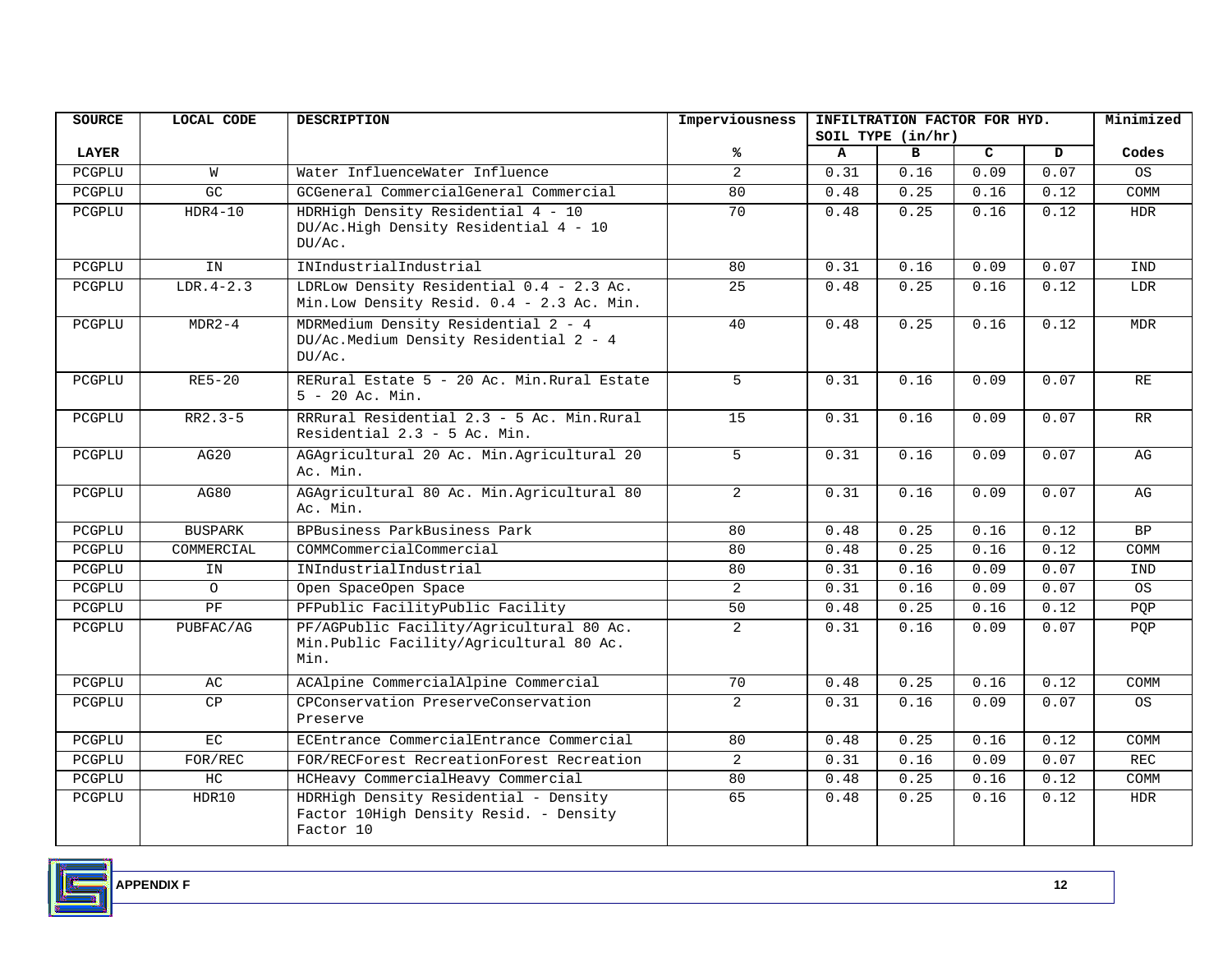| <b>SOURCE</b> | LOCAL CODE    | <b>DESCRIPTION</b>                                                                                           | Imperviousness |                     | INFILTRATION FACTOR FOR HYD.<br>SOIL TYPE $(in/hr)$ |      |      |            |  |  |
|---------------|---------------|--------------------------------------------------------------------------------------------------------------|----------------|---------------------|-----------------------------------------------------|------|------|------------|--|--|
| <b>LAYER</b>  |               |                                                                                                              | %ะ             | $\mathbf{A}$        | в                                                   | C.   | D    | Codes      |  |  |
| PCGPLU        | HDR20         | HDRHigh Density Residential - Density<br>Factor 20High Density Resid. - Density<br>Factor 20                 | 75             | 0.48                | 0.25                                                | 0.16 | 0.12 | HDR        |  |  |
| PCGPLU        | HDR25         | HDRHigh Density Residential - Density<br>Factor 25High Density Resid. - Density<br>Factor 25                 | 80             | 0.48                | 0.25                                                | 0.16 | 0.12 | <b>HDR</b> |  |  |
| PCGPLU        | LDR4          | LDRLow Density Residential - Density Factor<br>4Low Density Residential-Density Factor 4                     | 40             | 0.48                | 0.25                                                | 0.16 | 0.12 | LDR        |  |  |
| PCGPLU        | LDR-DF10      | LDRLow Density Residential - Density Factor<br>10Low Density Resid-Density Factor 10                         | 50             | 0.48                | 0.25                                                | 0.16 | 0.12 | LDR        |  |  |
| PCGPLU        | <b>VC</b>     | VCVillage CommercialVillage Commercial                                                                       | 80             | 0.48                | 0.25                                                | 0.16 | 0.12 | COMM       |  |  |
| PCGPLU        | 001A          | See Tahoe City Area GP Docume*See Tahoe<br>City Area GP DocumentationSee Tahoe City<br>Area GP Documentation | $\overline{2}$ | 0.31                | 0.16                                                | 0.09 | 0.07 | CITY       |  |  |
| PCGPLU        | W             | Water InfluenceWater Influence                                                                               | $\overline{a}$ | 0.31                | 0.16                                                | 0.09 | 0.07 | 0S         |  |  |
| PCGPLU        | LOOMIS        | LOOMISTown of LoomisJURISDICTION = LOOMIS                                                                    | $\overline{a}$ | $\overline{0}$ . 31 | 0.16                                                | 0.09 | 0.07 | CITY       |  |  |
| PCGPLU        | $AG4.6-20$    | AGAqricultural 4.6 - 20 Ac.<br>Min. Agricultural 4.6 - 20 Ac. Min.                                           | 5 <sup>1</sup> | 0.31                | 0.16                                                | 0.09 | 0.07 | AG         |  |  |
| PCGPLU        | COMMERCIAL    | COMMCommercialCommercial                                                                                     | 80             | 0.48                | 0.25                                                | 0.16 | 0.12 | COMM       |  |  |
| PCGPLU        | <b>HS</b>     | HSHighway ServiceHighway Service                                                                             | 90             | 0.48                | 0.25                                                | 0.16 | 0.12 | COMM       |  |  |
| PCGPLU        | $LDR2-4$      | LDRLow Density Residential 2 - 4 DU./Ac.Low<br>Density Residential 2 - 4 DU./Ac.                             | 40             | 0.48                | 0.25                                                | 0.16 | 0.12 | LDR        |  |  |
| PCGPLU        | $RE2.3 - 4.6$ | RERural Estate 2.3 - 4.6 Ac. Min. Rural<br>Estate $2.3 - 4.6$ Ac. Min.                                       | 15             | 0.31                | 0.16                                                | 0.09 | 0.07 | RE         |  |  |
| PCGPLU        | $RLDR.4-2.3$  | RLDRRural Low Density Residential 0.4 - 2.3<br>Ac. Min. Rural Low Dens Res . 4-2.3 Ac Min                    | 25             | 0.48                | 0.25                                                | 0.16 | 0.12 | RE         |  |  |
| PCGPLU        | M             | Water InfluenceWater Influence                                                                               | $\overline{2}$ | 0.31                | 0.16                                                | 0.09 | 0.07 | 0S         |  |  |
| PCGPLU        | WPRI4.6-20    | PRIWater Influence/Private Ownership 4.6 -<br>20 Ac. Min. Water Infl./Private Ownrshp 4.6-<br>20 Ac Mi       | 5              | 0.31                | 0.16                                                | 0.09 | 0.07 | 0S         |  |  |
| PCGPLU        | 203           | See West Shore GP Documentati*See West<br>Shore GP DocumentationSee West Shore GP<br>Documentation           | $\overline{2}$ | 0.31                | 0.16                                                | 0.09 | 0.07 | 0S         |  |  |
| <b>RVLU</b>   | <b>BP</b>     | <b>BP</b>                                                                                                    | 75             | 0.48                | 0.25                                                | 0.16 | 0.12 | <b>BP</b>  |  |  |
| <b>RVLU</b>   | BP/CC         | <b>BPCC</b>                                                                                                  | 75             | 0.48                | 0.25                                                | 0.16 | 0.12 | COMM       |  |  |
| RVLU          | BP/LI         | <b>BPLI</b>                                                                                                  | 75             | 0.31                | 0.16                                                | 0.09 | 0.07 | IND        |  |  |

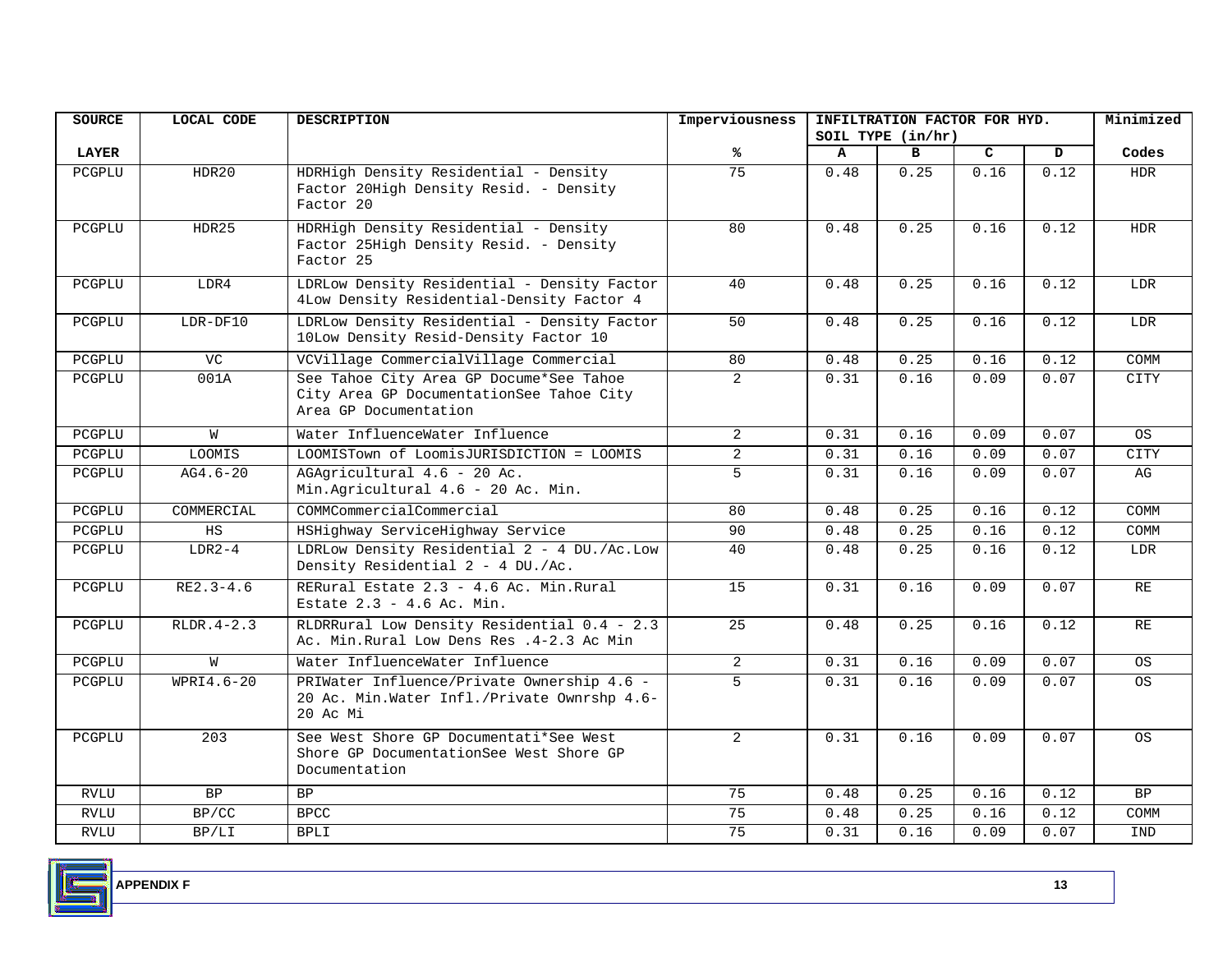| SOURCE       | LOCAL CODE    | <b>DESCRIPTION</b> | Imperviousness | INFILTRATION FACTOR FOR HYD. | Minimized         |      |      |            |
|--------------|---------------|--------------------|----------------|------------------------------|-------------------|------|------|------------|
|              |               |                    |                |                              | SOIL TYPE (in/hr) |      |      |            |
| <b>LAYER</b> |               |                    | ℁              | A                            | в                 | C    | D    | Codes      |
| RVLU         | CBD           | <b>CBD</b>         | 75             | 0.48                         | 0.25              | 0.16 | 0.12 | COMM       |
| <b>RVLU</b>  | CBD/FP        | CBDFP              | 75             | 0.48                         | 0.25              | 0.16 | 0.12 | COMM       |
| <b>RVLU</b>  | CC            | CC                 | 75             | 0.48                         | 0.25              | 0.16 | 0.12 | COMM       |
| <b>RVLU</b>  | CC/BP         | CCBP               | 75             | 0.48                         | 0.25              | 0.16 | 0.12 | <b>BP</b>  |
| <b>RVLU</b>  | CC/FP         | CCFP               | 75             | 0.48                         | 0.25              | 0.16 | 0.12 | COMM       |
| <b>RVLU</b>  | CC/RC         | CCRC               | 75             | 0.48                         | 0.25              | 0.16 | 0.12 | COMM       |
| <b>RVLU</b>  | $CC/VC-2.8$   | CCVC               | 75             | 0.48                         | 0.25              | 0.16 | 0.12 | COMM       |
| <b>RVLU</b>  | $CC-3.8$      | CC                 | 75             | 0.48                         | 0.25              | 0.16 | 0.12 | COMM       |
| <b>RVLU</b>  | HDR 19.4      | HDR                | 65             | 0.48                         | 0.25              | 0.16 | 0.12 | HDR        |
| <b>RVLU</b>  | $HDR/VC-16.5$ | HDRVC              | 65             | 0.48                         | 0.25              | 0.16 | 0.12 | <b>HDR</b> |
| <b>RVLU</b>  | $HDR/VC-19.3$ | <b>HDRVC</b>       | 65             | 0.48                         | 0.25              | 0.16 | 0.12 | <b>HDR</b> |
| <b>RVLU</b>  | $HDR-12.2$    | <b>HDR</b>         | 60             | 0.48                         | 0.25              | 0.16 | 0.12 | <b>HDR</b> |
| <b>RVLU</b>  | $HDR-13.0$    | HDR                | 60             | 0.48                         | 0.25              | 0.16 | 0.12 | <b>HDR</b> |
| <b>RVLU</b>  | $HDR-13.1$    | <b>HDR</b>         | 60             | 0.48                         | 0.25              | 0.16 | 0.12 | <b>HDR</b> |
| RVLU         | $HDR-13.4$    | <b>HDR</b>         | 60             | 0.48                         | 0.25              | 0.16 | 0.12 | <b>HDR</b> |
| <b>RVLU</b>  | $HDR-13.6$    | HDR                | 60             | 0.48                         | 0.25              | 0.16 | 0.12 | <b>HDR</b> |
| <b>RVLU</b>  | $HDR-13.7$    | <b>HDR</b>         | 60             | 0.48                         | 0.25              | 0.16 | 0.12 | <b>HDR</b> |
| <b>RVLU</b>  | $HDR-13.9$    | HDR                | 60             | 0.48                         | 0.25              | 0.16 | 0.12 | <b>HDR</b> |
| <b>RVLU</b>  | $HDR-14$      | <b>HDR</b>         | 60             | 0.48                         | 0.25              | 0.16 | 0.12 | <b>HDR</b> |
| RVLU         | $HDR-14.0$    | <b>HDR</b>         | 60             | 0.48                         | 0.25              | 0.16 | 0.12 | <b>HDR</b> |
| <b>RVLU</b>  | $HDR-14.8$    | HDR                | 60             | 0.48                         | 0.25              | 0.16 | 0.12 | <b>HDR</b> |
| <b>RVLU</b>  | $HDR-15$      | <b>HDR</b>         | 65             | 0.48                         | 0.25              | 0.16 | 0.12 | <b>HDR</b> |
| <b>RVLU</b>  | $HDR-15.0$    | <b>HDR</b>         | 65             | 0.48                         | 0.25              | 0.16 | 0.12 | <b>HDR</b> |
| <b>RVLU</b>  | HDR-15.1      | <b>HDR</b>         | 65             | 0.48                         | 0.25              | 0.16 | 0.12 | <b>HDR</b> |
| <b>RVLU</b>  | $HDR-15.8$    | <b>HDR</b>         | 65             | 0.48                         | 0.25              | 0.16 | 0.12 | <b>HDR</b> |
| <b>RVLU</b>  | $HDR-16$      | HDR                | 65             | 0.48                         | 0.25              | 0.16 | 0.12 | <b>HDR</b> |
| <b>RVLU</b>  | $HDR-16.5$    | HDR                | 65             | 0.48                         | 0.25              | 0.16 | 0.12 | <b>HDR</b> |
| <b>RVLU</b>  | $HDR-17.5$    | <b>HDR</b>         | 65             | 0.48                         | 0.25              | 0.16 | 0.12 | <b>HDR</b> |
| <b>RVLU</b>  | $HDR-17.7$    | <b>HDR</b>         | 65             | 0.48                         | 0.25              | 0.16 | 0.12 | <b>HDR</b> |
| <b>RVLU</b>  | $HDR-18.1$    | <b>HDR</b>         | 65             | 0.48                         | 0.25              | 0.16 | 0.12 | <b>HDR</b> |
| RVLU         | $HDR-18.2$    | <b>HDR</b>         | 65             | 0.48                         | 0.25              | 0.16 | 0.12 | <b>HDR</b> |
| <b>RVLU</b>  | $HDR-18.6$    | <b>HDR</b>         | 65             | 0.48                         | 0.25              | 0.16 | 0.12 | <b>HDR</b> |
| <b>RVLU</b>  | HDR-18.8      | <b>HDR</b>         | 65             | 0.48                         | 0.25              | 0.16 | 0.12 | <b>HDR</b> |
| <b>RVLU</b>  | $HDR-19$      | <b>HDR</b>         | 65             | 0.48                         | 0.25              | 0.16 | 0.12 | <b>HDR</b> |
| ${\tt RVLU}$ | $HDR-19.0$    | <b>HDR</b>         | 65             | 0.48                         | 0.25              | 0.16 | 0.12 | <b>HDR</b> |

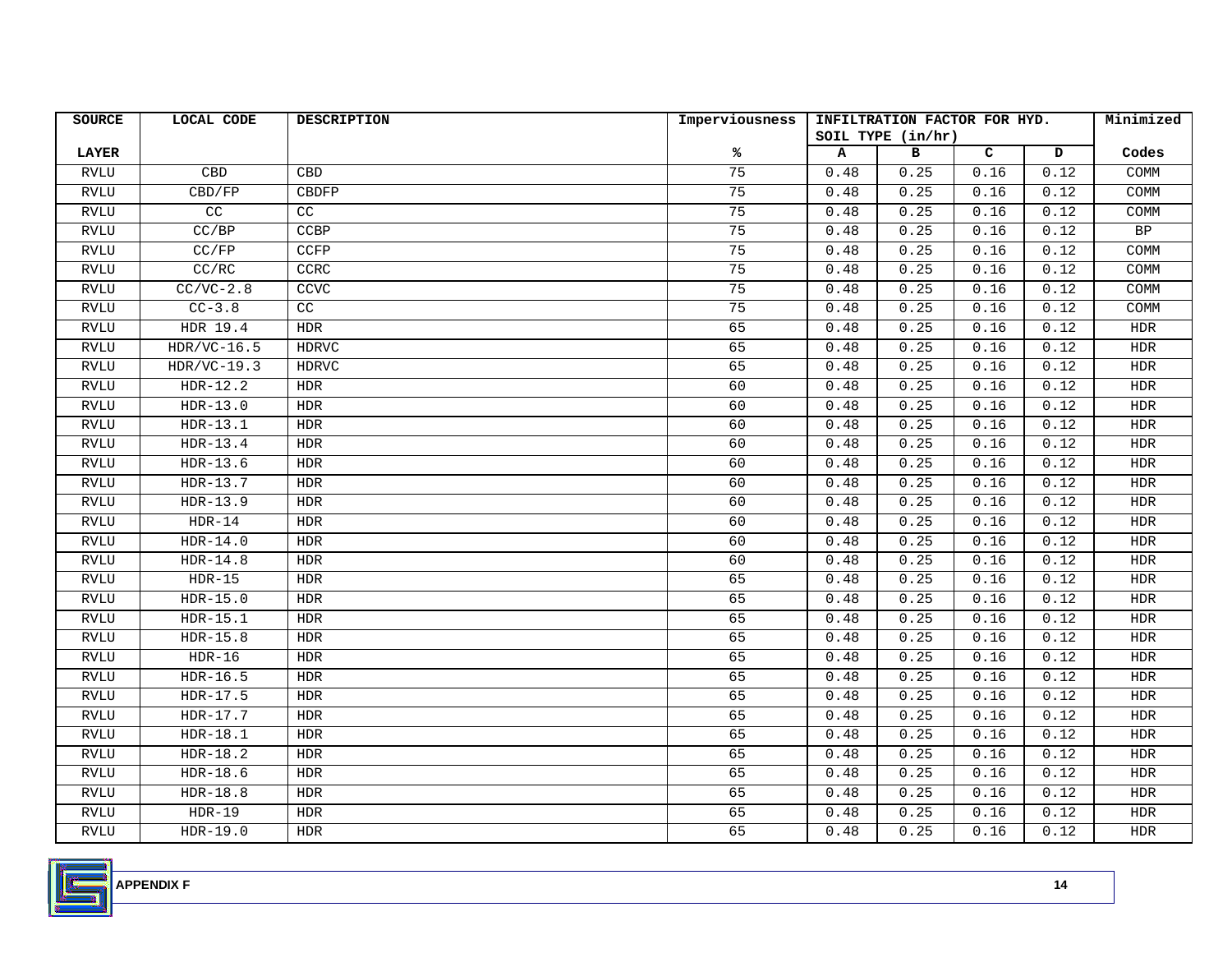| SOURCE       | LOCAL CODE         | <b>DESCRIPTION</b> | Imperviousness | INFILTRATION FACTOR FOR HYD. | Minimized |      |      |             |
|--------------|--------------------|--------------------|----------------|------------------------------|-----------|------|------|-------------|
|              |                    |                    |                | SOIL TYPE (in/hr)            |           |      |      |             |
| <b>LAYER</b> |                    |                    | ℁              | A                            | в         | C    | D    | Codes       |
| RVLU         | $HDR-19.1$         | <b>HDR</b>         | 65             | 0.48                         | 0.25      | 0.16 | 0.12 | ${\tt HDR}$ |
| <b>RVLU</b>  | $HDR-19.2$         | HDR                | 65             | 0.48                         | 0.25      | 0.16 | 0.12 | <b>HDR</b>  |
| <b>RVLU</b>  | $HDR-19.4$         | <b>HDR</b>         | 65             | 0.48                         | 0.25      | 0.16 | 0.12 | <b>HDR</b>  |
| <b>RVLU</b>  | $HDR-19.7$         | <b>HDR</b>         | 65             | 0.48                         | 0.25      | 0.16 | 0.12 | <b>HDR</b>  |
| RVLU         | $HDR-20$           | HDR                | 65             | 0.48                         | 0.25      | 0.16 | 0.12 | <b>HDR</b>  |
| <b>RVLU</b>  | $HDR-20.0$         | HDR                | 65             | 0.48                         | 0.25      | 0.16 | 0.12 | <b>HDR</b>  |
| <b>RVLU</b>  | $HDR-20.1$         | HDR                | 65             | 0.48                         | 0.25      | 0.16 | 0.12 | <b>HDR</b>  |
| ${\bf RVLU}$ | $HDR-20.4$         | HDR                | 65             | 0.48                         | 0.25      | 0.16 | 0.12 | ${\tt HDR}$ |
| <b>RVLU</b>  | $HDR-21.1$         | <b>HDR</b>         | 65             | 0.48                         | 0.25      | 0.16 | 0.12 | <b>HDR</b>  |
| <b>RVLU</b>  | $HDR-21.5$         | HDR                | 65             | 0.48                         | 0.25      | 0.16 | 0.12 | <b>HDR</b>  |
| <b>RVLU</b>  | $HDR-22.0$         | HDR                | 65             | 0.48                         | 0.25      | 0.16 | 0.12 | <b>HDR</b>  |
| <b>RVLU</b>  | $HDR-22.3$         | HDR                | 65             | 0.48                         | 0.25      | 0.16 | 0.12 | <b>HDR</b>  |
| <b>RVLU</b>  | $HDR-22.5$         | HDR                | 65             | 0.48                         | 0.25      | 0.16 | 0.12 | <b>HDR</b>  |
| ${\tt RVLU}$ | $HDR-22.9$         | HDR                | 65             | 0.48                         | 0.25      | 0.16 | 0.12 | <b>HDR</b>  |
| <b>RVLU</b>  | $HDR-25.0$         | HDR                | 65             | 0.48                         | 0.25      | 0.16 | 0.12 | <b>HDR</b>  |
| RVLU         | $HDR-25.3$         | HDR                | 65             | 0.48                         | 0.25      | 0.16 | 0.12 | <b>HDR</b>  |
| <b>RVLU</b>  | $HDR-25.6$         | HDR                | 65             | 0.48                         | 0.25      | 0.16 | 0.12 | <b>HDR</b>  |
| <b>RVLU</b>  | $HDR-26$           | HDR                | 65             | 0.48                         | 0.25      | 0.16 | 0.12 | <b>HDR</b>  |
| RVLU         | $HDR-29.2$         | HDR                | 70             | 0.48                         | 0.25      | 0.16 | 0.12 | <b>HDR</b>  |
| <b>RVLU</b>  | $HDR-31.3$         | HDR                | 70             | 0.48                         | 0.25      | 0.16 | 0.12 | <b>HDR</b>  |
| <b>RVLU</b>  | $HDR-34$           | HDR                | 70             | 0.48                         | 0.25      | 0.16 | 0.12 | <b>HDR</b>  |
| <b>RVLU</b>  | $HDR-41$           | <b>HDR</b>         | 70             | 0.48                         | 0.25      | 0.16 | 0.12 | <b>HDR</b>  |
| <b>RVLU</b>  | $HDR-48$           | <b>HDR</b>         | 70             | 0.48                         | 0.25      | 0.16 | 0.12 | <b>HDR</b>  |
| <b>RVLU</b>  | HDR-54.3, CC       | <b>HDR</b>         | 70             | 0.48                         | 0.25      | 0.16 | 0.12 | <b>HDR</b>  |
| <b>RVLU</b>  | IND                | IND                | 75             | 0.31                         | 0.16      | 0.09 | 0.07 | IND         |
| <b>RVLU</b>  | IND/FP             | INDFP              | 75             | 0.31                         | 0.16      | 0.09 | 0.07 | IND         |
| RVLU         | LDR                | LDR                | 40             | $\overline{0}$ . 48          | 0.25      | 0.16 | 0.12 | LDR         |
| <b>RVLU</b>  | LDR <sub>4.0</sub> | LDR                | 40             | 0.48                         | 0.25      | 0.16 | 0.12 | LDR         |
| <b>RVLU</b>  | LDR/NC             | LDRNC              | 40             | 0.48                         | 0.25      | 0.16 | 0.12 | LDR         |
| <b>RVLU</b>  | $LDR-0.0$          | LDR                | 30             | 0.48                         | 0.25      | 0.16 | 0.12 | LDR         |
| <b>RVLU</b>  | $LDR-0.3$          | LDR                | 35             | 0.48                         | 0.25      | 0.16 | 0.12 | LDR         |
| <b>RVLU</b>  | $LDR-0.5$          | LDR                | 35             | 0.48                         | 0.25      | 0.16 | 0.12 | LDR         |
| RVLU         | $LDR-1$            | LDR                | 35             | 0.48                         | 0.25      | 0.16 | 0.12 | LDR         |
| <b>RVLU</b>  | $LDR-1.1$          | LDR                | 35             | 0.48                         | 0.25      | 0.16 | 0.12 | LDR         |
| <b>RVLU</b>  | $LDR-1.4$          | LDR                | 35             | 0.48                         | 0.25      | 0.16 | 0.12 | LDR         |

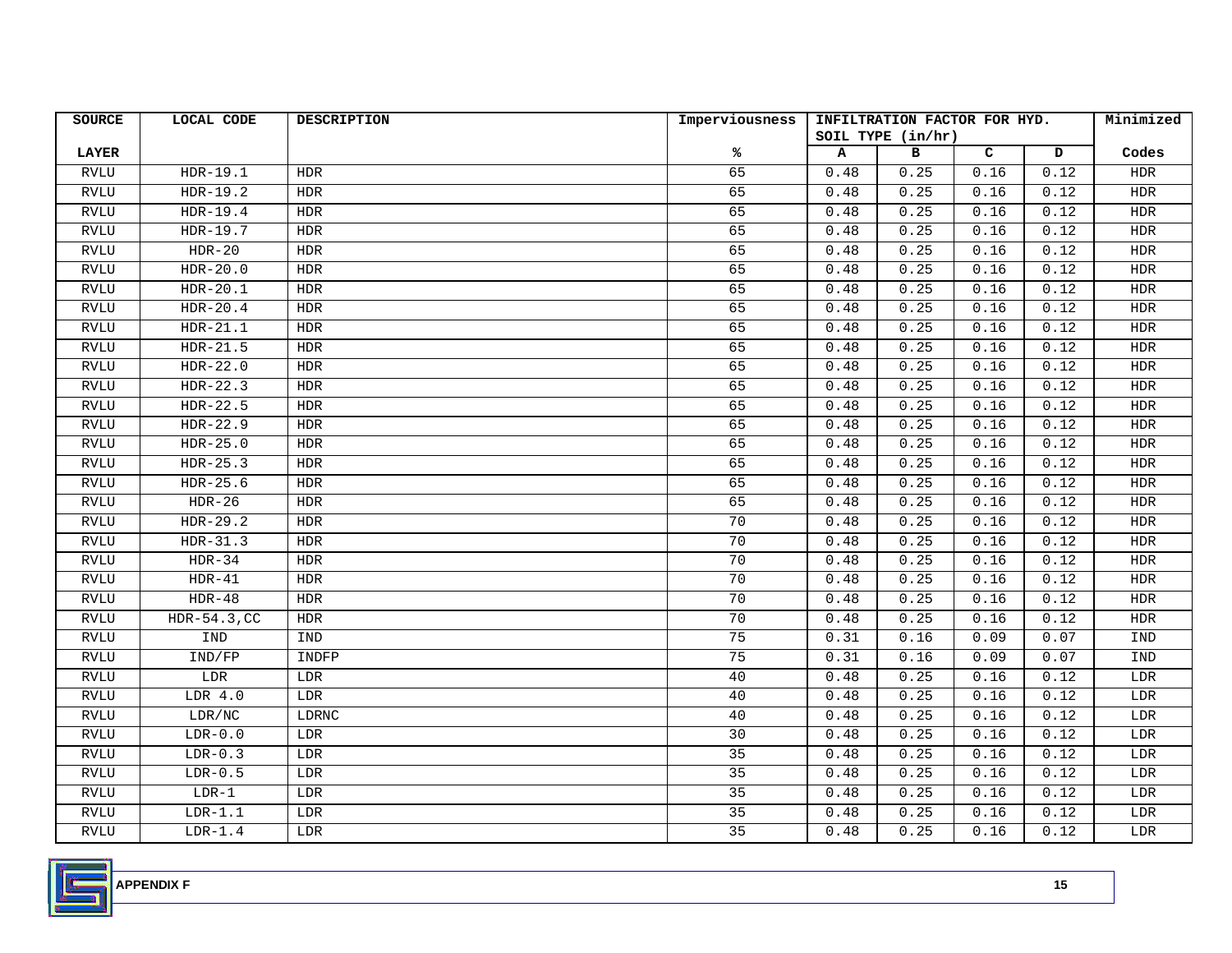| <b>SOURCE</b> | LOCAL CODE   | <b>DESCRIPTION</b> | Imperviousness  | INFILTRATION FACTOR FOR HYD. | Minimized |      |      |       |
|---------------|--------------|--------------------|-----------------|------------------------------|-----------|------|------|-------|
|               |              |                    |                 | SOIL TYPE (in/hr)            |           |      |      |       |
| <b>LAYER</b>  |              |                    | ℁               | A                            | в         | C    | D    | Codes |
| <b>RVLU</b>   | $LDR-1.5$    | LDR                | $\overline{35}$ | 0.48                         | 0.25      | 0.16 | 0.12 | LDR   |
| <b>RVLU</b>   | $LDR-1.8$    | LDR                | 35              | 0.48                         | 0.25      | 0.16 | 0.12 | LDR   |
| <b>RVLU</b>   | $LDR-2$      | LDR                | 35              | 0.48                         | 0.25      | 0.16 | 0.12 | LDR   |
| <b>RVLU</b>   | $LDR-2.1$    | LDR                | 35              | 0.48                         | 0.25      | 0.16 | 0.12 | LDR   |
| <b>RVLU</b>   | $LDR-2.2$    | LDR                | 35              | 0.48                         | 0.25      | 0.16 | 0.12 | LDR   |
| <b>RVLU</b>   | $LDR-2.3$    | LDR                | 35              | 0.48                         | 0.25      | 0.16 | 0.12 | LDR   |
| <b>RVLU</b>   | $LDR-2.4$    | LDR                | 35              | 0.48                         | 0.25      | 0.16 | 0.12 | LDR   |
| <b>RVLU</b>   | $LDR-2.5$    | LDR                | 35              | 0.48                         | 0.25      | 0.16 | 0.12 | LDR   |
| <b>RVLU</b>   | $LDR-2.6$    | LDR                | 35              | 0.48                         | 0.25      | 0.16 | 0.12 | LDR   |
| <b>RVLU</b>   | $LDR-2.7$    | LDR                | 35              | 0.48                         | 0.25      | 0.16 | 0.12 | LDR   |
| <b>RVLU</b>   | $LDR-2.75$   | LDR                | 35              | 0.48                         | 0.25      | 0.16 | 0.12 | LDR   |
| <b>RVLU</b>   | $LDR-2.8$    | LDR                | 35              | 0.48                         | 0.25      | 0.16 | 0.12 | LDR   |
| <b>RVLU</b>   | $LDR-2.9$    | LDR                | 35              | 0.48                         | 0.25      | 0.16 | 0.12 | LDR   |
| <b>RVLU</b>   | $LDR-3$      | <b>LDR</b>         | 40              | 0.48                         | 0.25      | 0.16 | 0.12 | LDR   |
| <b>RVLU</b>   | $LDR-3.0$    | LDR                | 40              | 0.48                         | 0.25      | 0.16 | 0.12 | LDR   |
| <b>RVLU</b>   | $LDR-3.1$    | LDR                | 40              | 0.48                         | 0.25      | 0.16 | 0.12 | LDR   |
| <b>RVLU</b>   | $LDR-3.1/FP$ | LDRFP              | 40              | 0.48                         | 0.25      | 0.16 | 0.12 | LDR   |
| <b>RVLU</b>   | $LDR-3.2$    | LDR                | 40              | 0.48                         | 0.25      | 0.16 | 0.12 | LDR   |
| <b>RVLU</b>   | $LDR-3.3$    | LDR                | 40              | 0.48                         | 0.25      | 0.16 | 0.12 | LDR   |
| <b>RVLU</b>   | $LDR-3.4$    | LDR                | 40              | 0.48                         | 0.25      | 0.16 | 0.12 | LDR   |
| <b>RVLU</b>   | $LDR-3.5$    | LDR                | 40              | 0.48                         | 0.25      | 0.16 | 0.12 | LDR   |
| <b>RVLU</b>   | $LDR-3.6$    | LDR                | 40              | 0.48                         | 0.25      | 0.16 | 0.12 | LDR   |
| <b>RVLU</b>   | $LDR-3.7$    | LDR                | 40              | 0.48                         | 0.25      | 0.16 | 0.12 | LDR   |
| <b>RVLU</b>   | $LDR-3.71$   | LDR                | 40              | 0.48                         | 0.25      | 0.16 | 0.12 | LDR   |
| <b>RVLU</b>   | $LDR-3.75$   | LDR                | 40              | 0.48                         | 0.25      | 0.16 | 0.12 | LDR   |
| <b>RVLU</b>   | $LDR-3.8$    | LDR                | 40              | 0.48                         | 0.25      | 0.16 | 0.12 | LDR   |
| <b>RVLU</b>   | $LDR-3.9$    | LDR                | 40              | 0.48                         | 0.25      | 0.16 | 0.12 | LDR   |
| <b>RVLU</b>   | $LDR-4$      | LDR                | 40              | 0.48                         | 0.25      | 0.16 | 0.12 | LDR   |
| <b>RVLU</b>   | $LDR-4.0$    | LDR                | 40              | 0.48                         | 0.25      | 0.16 | 0.12 | LDR   |
| <b>RVLU</b>   | $LDR-4.1$    | LDR                | 40              | 0.48                         | 0.25      | 0.16 | 0.12 | LDR   |
| ${\tt RVLU}$  | $LDR-4.2$    | LDR                | 40              | 0.48                         | 0.25      | 0.16 | 0.12 | LDR   |
| <b>RVLU</b>   | $LDR-4.3$    | LDR                | 40              | 0.48                         | 0.25      | 0.16 | 0.12 | LDR   |
| <b>RVLU</b>   | $LDR-4.4$    | LDR                | 40              | 0.48                         | 0.25      | 0.16 | 0.12 | LDR   |
| <b>RVLU</b>   | $LDR-4.5$    | LDR                | 40              | 0.48                         | 0.25      | 0.16 | 0.12 | LDR   |
| ${\tt RVLU}$  | $LDR-4.6$    | LDR                | 40              | 0.48                         | 0.25      | 0.16 | 0.12 | LDR   |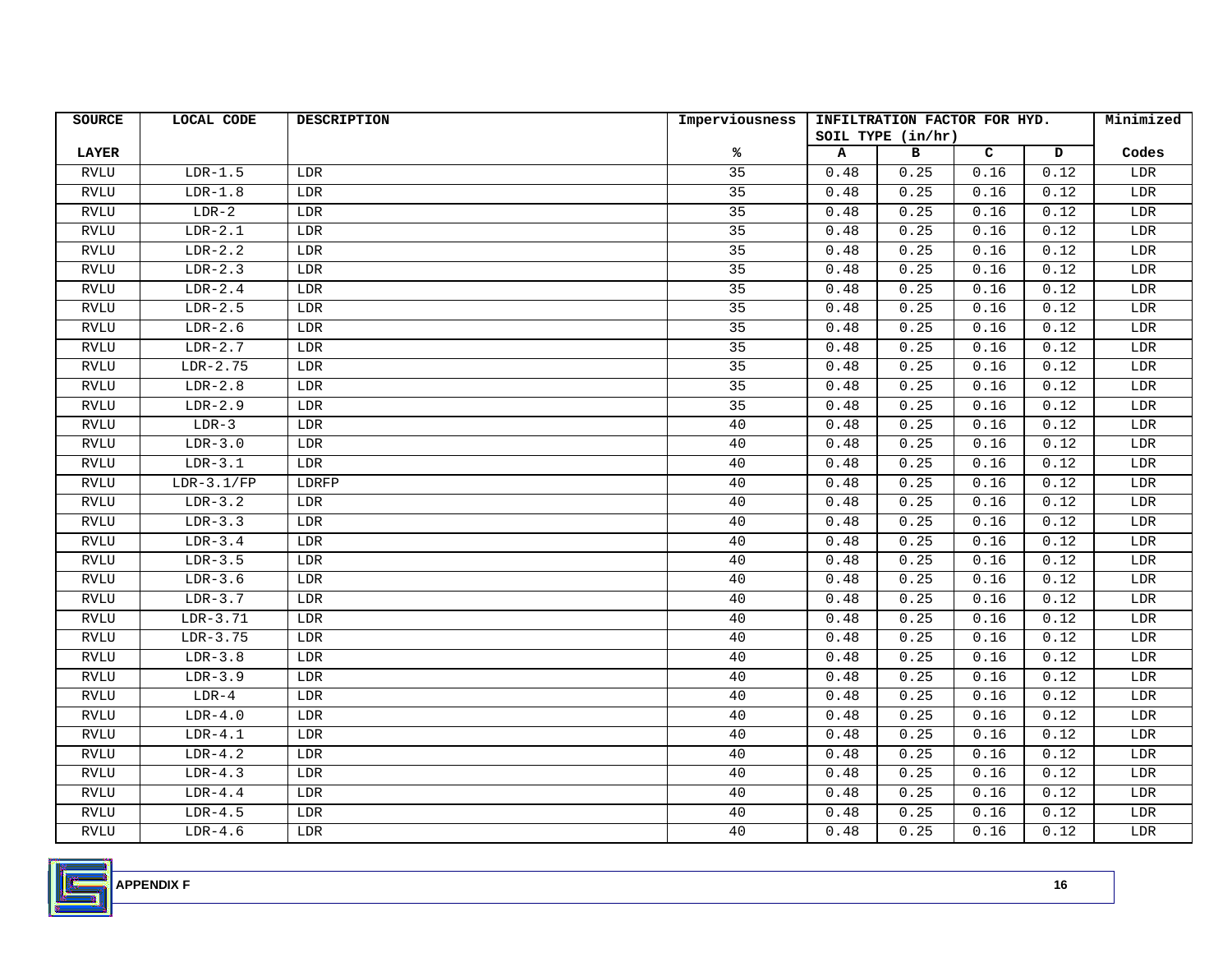| SOURCE       | LOCAL CODE                | <b>DESCRIPTION</b> | Imperviousness | INFILTRATION FACTOR FOR HYD. | Minimized |      |      |             |
|--------------|---------------------------|--------------------|----------------|------------------------------|-----------|------|------|-------------|
|              |                           |                    |                | SOIL TYPE (in/hr)            |           |      |      |             |
| <b>LAYER</b> |                           |                    | ℁              | A                            | в         | C    | D    | Codes       |
| <b>RVLU</b>  | $LDR-4.7$                 | LDR                | 40             | 0.48                         | 0.25      | 0.16 | 0.12 | ${\rm LDR}$ |
| RVLU         | $LDR-4.8$                 | LDR                | 40             | 0.48                         | 0.25      | 0.16 | 0.12 | ${\rm LDR}$ |
| <b>RVLU</b>  | $LDR-4.9$                 | LDR                | 40             | 0.48                         | 0.25      | 0.16 | 0.12 | LDR         |
| <b>RVLU</b>  | $LDR-4/FP$                | LDRFP              | 40             | 0.48                         | 0.25      | 0.16 | 0.12 | LDR         |
| RVLU         | $LDR-5$                   | LDR                | $40$           | 0.48                         | 0.25      | 0.16 | 0.12 | LDR         |
| <b>RVLU</b>  | $LDR-5.0$                 | LDR                | 40             | 0.48                         | 0.25      | 0.16 | 0.12 | LDR         |
| RVLU         | $LDR-5.1$                 | LDR                | 40             | 0.48                         | 0.25      | 0.16 | 0.12 | ${\rm LDR}$ |
| ${\bf RVLU}$ | $LDR-5.2$                 | LDR                | 40             | 0.48                         | 0.25      | 0.16 | 0.12 | ${\rm LDR}$ |
| <b>RVLU</b>  | $LDR-5.3$                 | LDR                | 40             | 0.48                         | 0.25      | 0.16 | 0.12 | LDR         |
| <b>RVLU</b>  | $LDR-5.4$                 | LDR                | 40             | 0.48                         | 0.25      | 0.16 | 0.12 | LDR         |
| ${\tt RVLU}$ | $LDR-5.5$                 | LDR                | 40             | 0.48                         | 0.25      | 0.16 | 0.12 | LDR         |
| <b>RVLU</b>  | $LDR-5.6$                 | LDR                | 40             | 0.48                         | 0.25      | 0.16 | 0.12 | LDR         |
| <b>RVLU</b>  | $LDR-5.7$                 | LDR                | 40             | 0.48                         | 0.25      | 0.16 | 0.12 | LDR         |
| <b>RVLU</b>  | $LDR-5.9$                 | LDR                | 40             | 0.48                         | 0.25      | 0.16 | 0.12 | LDR         |
| <b>RVLU</b>  | $LDR-6$                   | LDR                | 40             | 0.48                         | 0.25      | 0.16 | 0.12 | ${\rm LDR}$ |
| <b>RVLU</b>  | $LDR-6.0$                 | LDR                | 40             | 0.48                         | 0.25      | 0.16 | 0.12 | LDR         |
| <b>RVLU</b>  | $LDR-6.2$                 | LDR                | 40             | 0.48                         | 0.25      | 0.16 | 0.12 | LDR         |
| <b>RVLU</b>  | $LDR-6.4$                 | LDR                | 40             | 0.48                         | 0.25      | 0.16 | 0.12 | LDR         |
| RVLU         | $LDR-6.5$                 | LDR                | 40             | 0.48                         | 0.25      | 0.16 | 0.12 | LDR         |
| <b>RVLU</b>  | $LDR-6.7$                 | LDR                | 40             | 0.48                         | 0.25      | 0.16 | 0.12 | LDR         |
| <b>RVLU</b>  | $LDR-6.9$                 | LDR                | 40             | 0.48                         | 0.25      | 0.16 | 0.12 | LDR         |
| <b>RVLU</b>  | $LDR-7.4$                 | LDR                | 40             | 0.48                         | 0.25      | 0.16 | 0.12 | LDR         |
| <b>RVLU</b>  | $\mathbb{L}\, \mathbb{I}$ | LI                 | 75             | 0.31                         | 0.16      | 0.09 | 0.07 | IND         |
| <b>RVLU</b>  | LI/FP                     | LIFP               | 75             | 0.31                         | 0.16      | 0.09 | 0.07 | IND         |
| <b>RVLU</b>  | MDR 9.5                   | MDR                | 50             | 0.48                         | 0.25      | 0.16 | 0.12 | <b>MDR</b>  |
| <b>RVLU</b>  | $MDR/VC-8.2$              | MDRVC              | 50             | 0.48                         | 0.25      | 0.16 | 0.12 | <b>MDR</b>  |
| <b>RVLU</b>  | $MDR/VC-8.3$              | MDRVC              | 50             | 0.48                         | 0.25      | 0.16 | 0.12 | <b>MDR</b>  |
| RVLU         | $MDR/VC-9.1$              | MDRVC              | 50             | 0.48                         | 0.25      | 0.16 | 0.12 | <b>MDR</b>  |
| <b>RVLU</b>  | $MDR-10$                  | MDR                | 50             | 0.48                         | 0.25      | 0.16 | 0.12 | <b>MDR</b>  |
| <b>RVLU</b>  | $MDR-10.0$                | <b>MDR</b>         | 50             | 0.48                         | 0.25      | 0.16 | 0.12 | <b>MDR</b>  |
| <b>RVLU</b>  | $MDR-10.1$                | <b>MDR</b>         | 50             | 0.48                         | 0.25      | 0.16 | 0.12 | <b>MDR</b>  |
| <b>RVLU</b>  | $MDR-10.2$                | <b>MDR</b>         | 50             | 0.48                         | 0.25      | 0.16 | 0.12 | <b>MDR</b>  |
| <b>RVLU</b>  | $MDR-10.5$                | MDR                | 50             | 0.48                         | 0.25      | 0.16 | 0.12 | <b>MDR</b>  |
| <b>RVLU</b>  | $MDR-10.7$                | <b>MDR</b>         | 50             | 0.48                         | 0.25      | 0.16 | 0.12 | <b>MDR</b>  |
| ${\tt RVLU}$ | $MDR-11$                  | <b>MDR</b>         | 55             | 0.48                         | 0.25      | 0.16 | 0.12 | <b>MDR</b>  |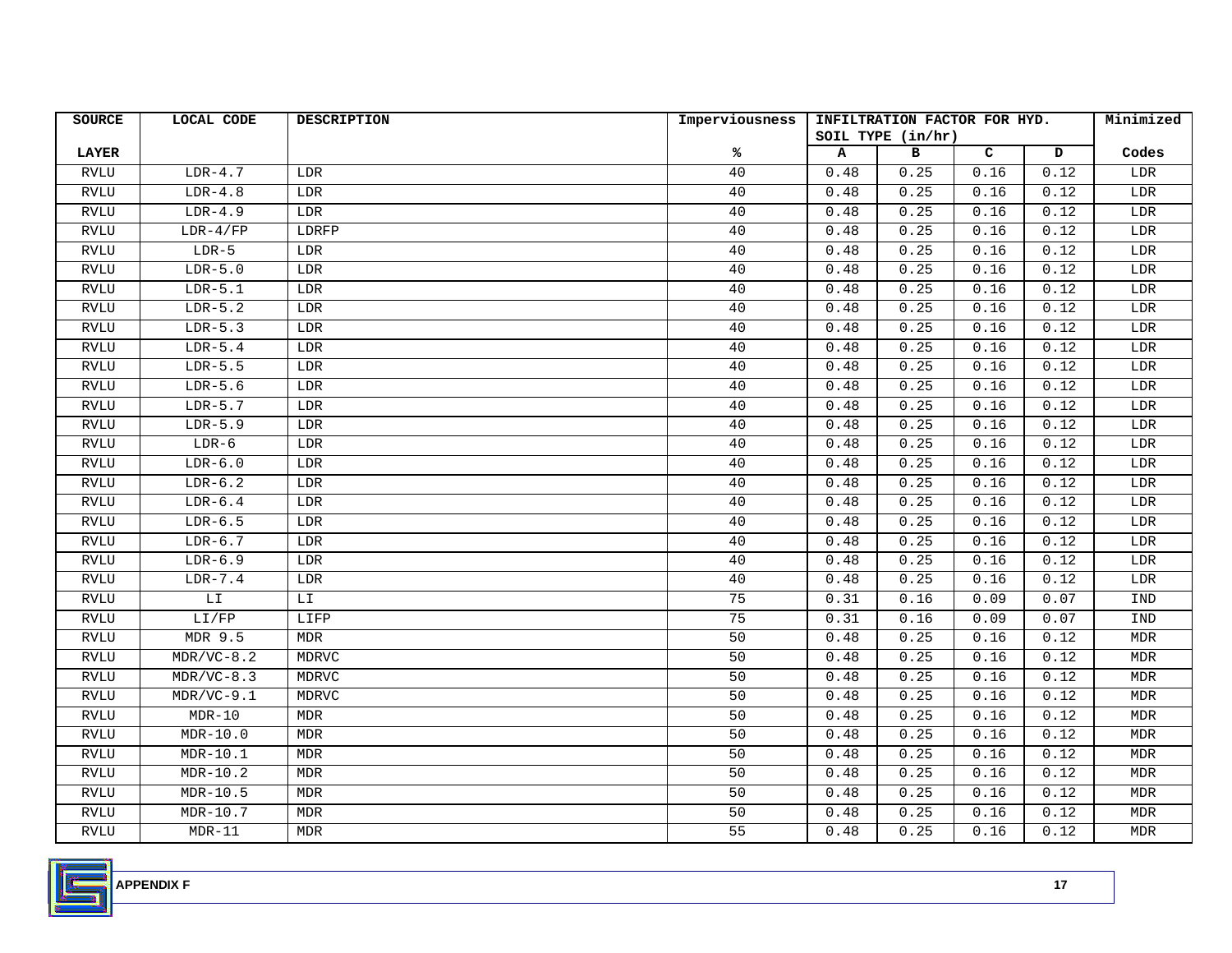| SOURCE       | LOCAL CODE           | <b>DESCRIPTION</b> | Imperviousness | INFILTRATION FACTOR FOR HYD. | Minimized |      |      |            |
|--------------|----------------------|--------------------|----------------|------------------------------|-----------|------|------|------------|
|              |                      |                    |                | SOIL TYPE (in/hr)            |           |      |      |            |
| <b>LAYER</b> |                      |                    | ℁              | A                            | в         | C    | D    | Codes      |
| <b>RVLU</b>  | $MDR-11.5$           | <b>MDR</b>         | 55             | 0.48                         | 0.25      | 0.16 | 0.12 | MDR        |
| <b>RVLU</b>  | $MDR-11.6$           | MDR                | 55             | 0.48                         | 0.25      | 0.16 | 0.12 | <b>MDR</b> |
| <b>RVLU</b>  | $MDR-11.8$           | <b>MDR</b>         | 55             | 0.48                         | 0.25      | 0.16 | 0.12 | <b>MDR</b> |
| <b>RVLU</b>  | $MDR-12$             | MDR                | 55             | 0.48                         | 0.25      | 0.16 | 0.12 | <b>MDR</b> |
| <b>RVLU</b>  | MDR-12.75            | <b>MDR</b>         | 55             | 0.48                         | 0.25      | 0.16 | 0.12 | <b>MDR</b> |
| <b>RVLU</b>  | $MDR-12.9$           | MDR                | 55             | 0.48                         | 0.25      | 0.16 | 0.12 | <b>MDR</b> |
| <b>RVLU</b>  | $MDR-13.1$           | MDR                | 55             | 0.48                         | 0.25      | 0.16 | 0.12 | <b>MDR</b> |
| <b>RVLU</b>  | $MDR-13.2$           | MDR                | 55             | 0.48                         | 0.25      | 0.16 | 0.12 | <b>MDR</b> |
| <b>RVLU</b>  | $MDR-13.4$           | MDR                | 55             | 0.48                         | 0.25      | 0.16 | 0.12 | <b>MDR</b> |
| RVLU         | $MDR-13.5$           | MDR                | 55             | 0.48                         | 0.25      | 0.16 | 0.12 | <b>MDR</b> |
| <b>RVLU</b>  | $MDR-15.0$           | <b>MDR</b>         | 60             | 0.48                         | 0.25      | 0.16 | 0.12 | <b>MDR</b> |
| <b>RVLU</b>  | $MDR-6.2$            | <b>MDR</b>         | 45             | 0.48                         | 0.25      | 0.16 | 0.12 | <b>MDR</b> |
| <b>RVLU</b>  | $MDR-6.\overline{4}$ | MDR                | 45             | 0.48                         | 0.25      | 0.16 | 0.12 | <b>MDR</b> |
| <b>RVLU</b>  | $MDR-7$              | <b>MDR</b>         | 45             | 0.48                         | 0.25      | 0.16 | 0.12 | <b>MDR</b> |
| ${\tt RVLU}$ | $MDR-7.1$            | MDR                | 45             | 0.48                         | 0.25      | 0.16 | 0.12 | <b>MDR</b> |
| <b>RVLU</b>  | $MDR-7.3$            | MDR                | 45             | 0.48                         | 0.25      | 0.16 | 0.12 | <b>MDR</b> |
| <b>RVLU</b>  | $MDR-7.5$            | MDR                | 50             | 0.48                         | 0.25      | 0.16 | 0.12 | <b>MDR</b> |
| <b>RVLU</b>  | $MDR-7.6$            | MDR                | 50             | 0.48                         | 0.25      | 0.16 | 0.12 | MDR        |
| <b>RVLU</b>  | $MDR-7.8$            | <b>MDR</b>         | 50             | 0.48                         | 0.25      | 0.16 | 0.12 | <b>MDR</b> |
| RVLU         | $MDR-7.9$            | <b>MDR</b>         | 50             | 0.48                         | 0.25      | 0.16 | 0.12 | <b>MDR</b> |
| <b>RVLU</b>  | $MDR-8$              | MDR                | 50             | 0.48                         | 0.25      | 0.16 | 0.12 | <b>MDR</b> |
| <b>RVLU</b>  | $MDR-8.0$            | <b>MDR</b>         | 50             | 0.48                         | 0.25      | 0.16 | 0.12 | <b>MDR</b> |
| <b>RVLU</b>  | $MDR-8.25$           | MDR                | 50             | 0.48                         | 0.25      | 0.16 | 0.12 | <b>MDR</b> |
| <b>RVLU</b>  | $MDR-8.64$           | <b>MDR</b>         | 50             | 0.48                         | 0.25      | 0.16 | 0.12 | <b>MDR</b> |
| <b>RVLU</b>  | $MDR-8.9$            | MDR                | 50             | 0.48                         | 0.25      | 0.16 | 0.12 | <b>MDR</b> |
| <b>RVLU</b>  | $MDR-9$              | MDR                | 50             | 0.48                         | 0.25      | 0.16 | 0.12 | <b>MDR</b> |
| <b>RVLU</b>  | $MDR-9.23$           | <b>MDR</b>         | 50             | 0.48                         | 0.25      | 0.16 | 0.12 | <b>MDR</b> |
| RVLU         | $MDR-9.8$            | MDR                | 50             | 0.48                         | 0.25      | 0.16 | 0.12 | MDR        |
| <b>RVLU</b>  | $_{\mathrm{NC}}$     | $_{\mathrm{NC}}$   | 75             | 0.48                         | 0.25      | 0.16 | 0.12 | COMM       |
| <b>RVLU</b>  | 0S                   | OS                 | $\overline{a}$ | 0.31                         | 0.16      | 0.09 | 0.07 | OS         |
| RVLU         | OS/FP                | OSFP               | $\overline{2}$ | 0.31                         | 0.16      | 0.09 | 0.07 | 0S         |
| <b>RVLU</b>  | OS/FW                | 0S                 | $\overline{a}$ | 0.31                         | 0.16      | 0.09 | 0.07 | OS         |
| <b>RVLU</b>  | OS/PR/FP             | OSPR               | $\overline{a}$ | 0.31                         | 0.16      | 0.09 | 0.07 | 0S         |
| <b>RVLU</b>  | $P$ / QP             | $P$ / QP           | 50             | 0.48                         | 0.25      | 0.16 | 0.12 | PQP        |
| ${\bf RVLU}$ | P/QP/FP              | P/QPFP             | 50             | 0.48                         | 0.25      | 0.16 | 0.12 | PQP        |

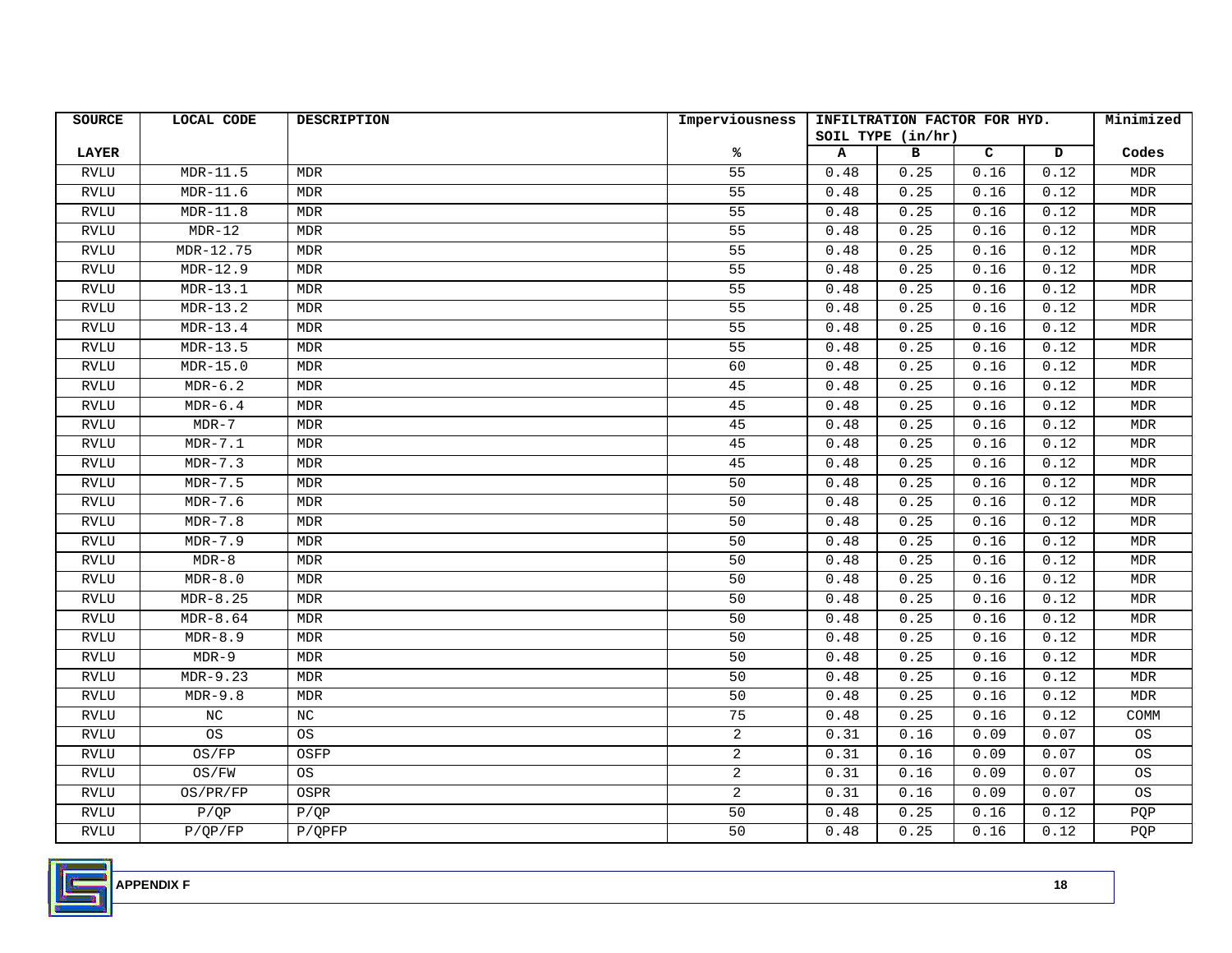| <b>SOURCE</b> | LOCAL CODE          | <b>DESCRIPTION</b>                                                | Imperviousness | INFILTRATION FACTOR FOR HYD. | Minimized |      |      |                                                  |
|---------------|---------------------|-------------------------------------------------------------------|----------------|------------------------------|-----------|------|------|--------------------------------------------------|
|               |                     |                                                                   |                | SOIL TYPE (in/hr)            |           |      |      |                                                  |
| <b>LAYER</b>  |                     |                                                                   | ℁              | А                            | в         | C    | D    | Codes                                            |
| <b>RVLU</b>   | P/QP/VC             | P/OPVC                                                            | 50             | 0.48                         | 0.25      | 0.16 | 0.12 | PQP                                              |
| <b>RVLU</b>   | PR                  | PR                                                                | 5              | 0.48                         | 0.25      | 0.16 | 0.12 | <b>REC</b>                                       |
| <b>RVLU</b>   | PR/FP               | PRFP                                                              | 5              | 0.48                         | 0.25      | 0.16 | 0.12 | $\mathop{\mathtt{REC}}$                          |
| <b>RVLU</b>   | PR/VC               | PRVC                                                              | 5              | 0.48                         | 0.25      | 0.16 | 0.12 | <b>REC</b>                                       |
| RVLU          | RC                  | RC                                                                | 75             | 0.48                         | 0.25      | 0.16 | 0.12 | COMM                                             |
| <b>RVLU</b>   | ROAD                | RW                                                                | 80             | 0.48                         | 0.25      | 0.16 | 0.12 | <b>ROAD</b>                                      |
| <b>RVLU</b>   | TS                  | TS                                                                | 75             | 0.48                         | 0.25      | 0.16 | 0.12 | COMM                                             |
| <b>RKLU</b>   | BP                  | BP - Professional Office                                          | 80             | 0.48                         | 0.25      | 0.16 | 0.12 | BP                                               |
| <b>RKLU</b>   | BP/COMM             | BP/COMM - Business Professional/Commercial                        | 80             | 0.48                         | 0.25      | 0.16 | 0.12 | COMM                                             |
| RKLU          | BP/COMM/LI          | BP/COMM/LI - Business<br>Professional/Commercial/Light Industrial | 80             | 0.48                         | 0.25      | 0.16 | 0.12 | COMM                                             |
| <b>RKLU</b>   | <b>HDR</b>          | HDR - High Density Residential                                    | 60             | 0.48                         | 0.25      | 0.16 | 0.12 | <b>HDR</b>                                       |
| <b>RKLU</b>   | HI                  | HI - Heavy Industrial                                             | 85             | 0.31                         | 0.16      | 0.09 | 0.07 | <b>IND</b>                                       |
| <b>RKLU</b>   | LDR                 | LDR - Low Density Residential                                     | 40             | 0.48                         | 0.25      | 0.16 | 0.12 | LDR                                              |
| RKLU          | LI                  | LI - Light Industrial                                             | 80             | 0.31                         | 0.16      | 0.09 | 0.07 | IND                                              |
| <b>RKLU</b>   | <b>MDR</b>          | MDR - Medium Density Residetial                                   | 50             | 0.48                         | 0.25      | 0.16 | 0.12 | <b>MDR</b>                                       |
| <b>RKLU</b>   | MHDR                | MHDR - Medium-High Density Residential                            | 60             | 0.48                         | 0.25      | 0.16 | 0.12 | <b>HDR</b>                                       |
| <b>RKLU</b>   | PQP                 | PQP - Public-Quasi Public                                         | 50             | 0.48                         | 0.25      | 0.16 | 0.12 | PQP                                              |
| <b>RKLU</b>   | RC                  | RC - Retail Commercial                                            | 80             | 0.48                         | 0.25      | 0.16 | 0.12 | COMM                                             |
| <b>RKLU</b>   | $R - C$             | R-C - Recreation/Conservation                                     | 5              | 0.31                         | 0.16      | 0.09 | 0.07 | <b>REC</b>                                       |
| RKLU          | <b>ROAD</b>         | RW - Streets/Roads                                                | 90             | 0.48                         | 0.25      | 0.16 | 0.12 | <b>ROAD</b>                                      |
| <b>RKLU</b>   | RR                  | RR - Rural Residential                                            | 15             | 0.31                         | 0.16      | 0.09 | 0.07 | $\ensuremath{\mathbb{R}}\ensuremath{\mathbb{R}}$ |
| <b>RKLU</b>   | $\operatorname{SC}$ | SC - Service Commercial                                           | 80             | 0.48                         | 0.25      | 0.16 | 0.12 | COMM                                             |
| LOLU          | $RU-ES-2$ 3         | BP-Industrial Business ParkBP                                     | 80             | 0.48                         | 0.25      | 0.16 | 0.12 | IND                                              |
| LOLU          | GC-OFFICE           | CG-General CommercialGC                                           | 80             | 0.48                         | 0.25      | 0.16 | 0.12 | BP                                               |
| LOLU          | GENCOMM             | CG-General CommercialGC                                           | 80             | 0.48                         | 0.25      | 0.16 | 0.12 | COMM                                             |
| LOLU          | IND-PARK            | CG-General CommercialGC                                           | 80             | 0.48                         | 0.25      | 0.16 | 0.12 | <b>IND</b>                                       |
| LOLU          | PL-DEVELOP          | CG-General CommercialGC                                           | 80             | 0.48                         | 0.25      | 0.16 | 0.12 | COMM                                             |
| LOLU          | $P-OP$              | CG-General CommercialGC                                           | 80             | 0.48                         | 0.25      | 0.16 | 0.12 | PQP                                              |
| LOLU          | $RMD-2$ 6           | CG-General CommercialGC                                           | 80             | 0.48                         | 0.25      | 0.16 | 0.12 | COMM                                             |
| <b>LOLU</b>   | $RU-ES-2-3$         | CG-General CommercialGC                                           | 80             | 0.48                         | 0.25      | 0.16 | 0.12 | COMM                                             |
| LOLU          | SHPPCEN             | CG-General CommercialGC                                           | 80             | 0.48                         | 0.25      | 0.16 | 0.12 | COMM                                             |
| LOLU          | IND-PARK            | ILT-Limited Industrial                                            | 85             | 0.31                         | 0.16      | 0.09 | 0.07 | <b>IND</b>                                       |
| LOLU          | IND-PARK            | IL-Light IndustrialIL                                             | 80             | 0.31                         | 0.16      | 0.09 | 0.07 | IND                                              |
| LOLU          | $GC-NHC$            | CO-Office CommercialO/P                                           | 80             | 0.48                         | 0.25      | 0.16 | 0.12 | <b>BP</b>                                        |

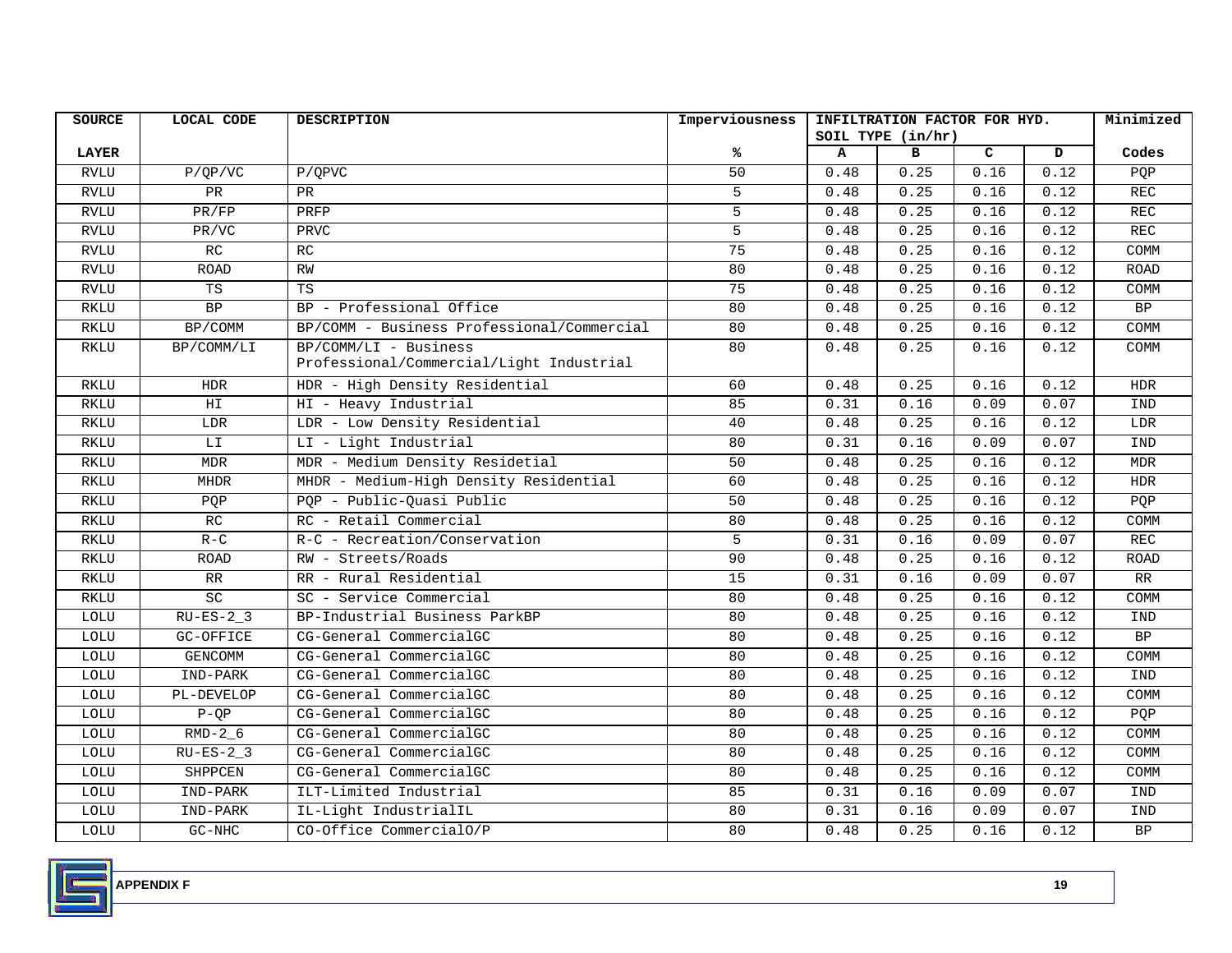| <b>SOURCE</b> | LOCAL CODE                   | <b>DESCRIPTION</b>                   | Imperviousness  | INFILTRATION FACTOR FOR HYD. |                   |      |      | Minimized                   |
|---------------|------------------------------|--------------------------------------|-----------------|------------------------------|-------------------|------|------|-----------------------------|
|               |                              |                                      |                 |                              | SOIL TYPE (in/hr) |      |      |                             |
| <b>LAYER</b>  |                              |                                      | ℁               | A                            | в                 | c    | D    | Codes                       |
| LOLU          | GC-OFFICE                    | CO-Office CommercialO/P              | 80              | 0.48                         | 0.25              | 0.16 | 0.12 | <b>BP</b>                   |
| LOLU          | GENCOMM                      | CO-Office CommercialO/P              | 80              | 0.48                         | 0.25              | 0.16 | 0.12 | COMM                        |
| LOLU          | $RU-ES-2$ _3                 | CO-Office CommercialO/P              | 80              | 0.48                         | 0.25              | 0.16 | 0.12 | $\mathbb{RE}$               |
| LOLU          | $P-QP$                       | PI-Public/Institutional              | 50              | 0.48                         | 0.25              | 0.16 | 0.12 | PQP                         |
| LOLU          | $RLD-1$                      | PI-Public/Institutional              | 50              | 0.48                         | 0.25              | 0.16 | 0.12 | PQP                         |
| LOLU          | RU-AG-4 6                    | PI-Public/Institutional              | 50              | 0.48                         | 0.25              | 0.16 | 0.12 | AG                          |
| LOLU          | $RU-ES-2$ 3                  | PI-Public/Institutional              | 50              | 0.48                         | 0.25              | 0.16 | 0.12 | $\mathbb{RE}$               |
| LOLU          | $RU-AG-4_6$                  | RA-Residential AgriculturalRA        | 5               | 0.31                         | 0.16              | 0.09 | 0.07 | AG                          |
| LOLU          | GENCOMM                      | RE-Residential EstateRE              | 80              | 0.48                         | 0.25              | 0.16 | 0.12 | COMM                        |
| LOLU          | RRE-22_43                    | RE-Residential EstateRE              | 15              | 0.48                         | 0.25              | 0.16 | 0.12 | $\mathbb{RE}$               |
| LOLU          | $RU-AG-4_6$                  | RE-Residential EstateRE              | 5               | 0.31                         | 0.16              | 0.09 | 0.07 | RR                          |
| LOLU          | $RU-ES-2-3$                  | RE-Residential EstateRE              | $\overline{15}$ | 0.48                         | 0.25              | 0.16 | 0.12 | $\overline{\text{RE}}$      |
| LOLU          | RHD-10 15                    | RH-High Density ResidentialRH        | 60              | 0.48                         | 0.25              | 0.16 | 0.12 | <b>HDR</b>                  |
| $_{\rm LOLU}$ | RLD-ONE-HALF                 | RS-10-Single Family ResidentialRL    | 30              | 0.48                         | 0.25              | 0.16 | 0.12 | $\mathbb{RE}$               |
| LOLU          | $RLD-1$                      | RS-20-Single Family ResidentialRL    | 35              | 0.48                         | 0.25              | 0.16 | 0.12 | LDR                         |
| LOLU          | $RMD-2_6$                    | RS-10-Single Family ResidentialRM    | 55              | 0.48                         | 0.25              | 0.16 | 0.12 | <b>MDR</b>                  |
| LOLU          | $RMD-4$                      | RS-10-Single Family ResidentialRM    | 40              | 0.48                         | 0.25              | 0.16 | 0.12 | $\ensuremath{\mathsf{MDR}}$ |
| LOLU          | $RMD-2$ 6                    | RS-5-Single Family ResidentialRM     | 55              | 0.48                         | 0.25              | 0.16 | 0.12 | <b>MDR</b>                  |
| LOLU          | $RMD-2_6$                    | RS-7-Single Family ResidentialRM     | 55              | 0.48                         | 0.25              | 0.16 | 0.12 | $\ensuremath{\mathsf{MDR}}$ |
| LOLU          | $GC-MH-6_10$                 | CC-Central CommercialRMH             | 80              | 0.48                         | 0.25              | 0.16 | 0.12 | COMM                        |
| LOLU          | $GC-MH-6_10$                 | RM-3.5-Medium Density ResidentialRMH | 50              | 0.48                         | 0.25              | 0.16 | 0.12 | $\ensuremath{\mathsf{MDR}}$ |
| LOLU          | $\overline{GC}$ -MH- $6\_10$ | RM-5-Medium Density ResidentialRMH   | 55              | 0.48                         | 0.25              | 0.16 | 0.12 | <b>MDR</b>                  |
| LOLU          | $RMD-2_6$                    | RM-5-Medium Density ResidentialRMH   | 50              | 0.48                         | 0.25              | 0.16 | 0.12 | <b>MDR</b>                  |
| LOLU          | GC-DCORE                     | RS-5-Single Family ResidentialRMH    | 50              | 0.48                         | 0.25              | 0.16 | 0.12 | LDR                         |
| LOLU          | $GC-MH-6_10$                 | RS-5-Single Family ResidentialRMH    | 55              | 0.48                         | 0.25              | 0.16 | 0.12 | <b>MDR</b>                  |
| LOLU          | $P-QP$                       | RS-5-Single Family ResidentialRMH    | 50              | 0.48                         | 0.25              | 0.16 | 0.12 | PQP                         |
| LOLU          | $RMD-2$ 6                    | RM-3.5-Medium Density ResidentialRR  | 55              | 0.48                         | 0.25              | 0.16 | 0.12 | <b>MDR</b>                  |
| LOLU          | $RLD-1$                      | RR-Rural ResidentialRR               | 15              | 0.31                         | 0.16              | 0.09 | 0.07 | LDR                         |
| LOLU          | $RU-ES-2$ 3                  | RR-Rural ResidentialRR               | $15$            | 0.31                         | 0.16              | 0.09 | 0.07 | $\mathbb{RE}$               |
| LOLU          | $RMD-2$ 6                    | RS-10-Single Family ResidentialRR    | 55              | 0.48                         | 0.25              | 0.16 | 0.12 | <b>MDR</b>                  |
| LOLU          | $R-MD-6$                     | RS-10-Single Family ResidentialRR    | 50              | 0.48                         | 0.25              | 0.16 | 0.12 | <b>MDR</b>                  |
| LOLU          | $RU-ES-2-3$                  | RS-10-Single Family ResidentialRR    | 40              | 0.48                         | 0.25              | 0.16 | 0.12 | $\mathbb{RE}$               |
| LOLU          | $GC-MH-6_10$                 | RS-5-Single Family ResidentialRR     | 55              | 0.48                         | 0.25              | 0.16 | 0.12 | <b>MDR</b>                  |
| LOLU          | $R-MD-6$                     | RS-5-Single Family ResidentialRR     | 50              | 0.48                         | 0.25              | 0.16 | 0.12 | $\texttt{MDR}{}$            |
| LOLU          | $RMD-2_6$                    | RS-7-Single Family ResidentialRR     | 55              | 0.48                         | 0.25              | 0.16 | 0.12 | $\texttt{MDR}{}$            |